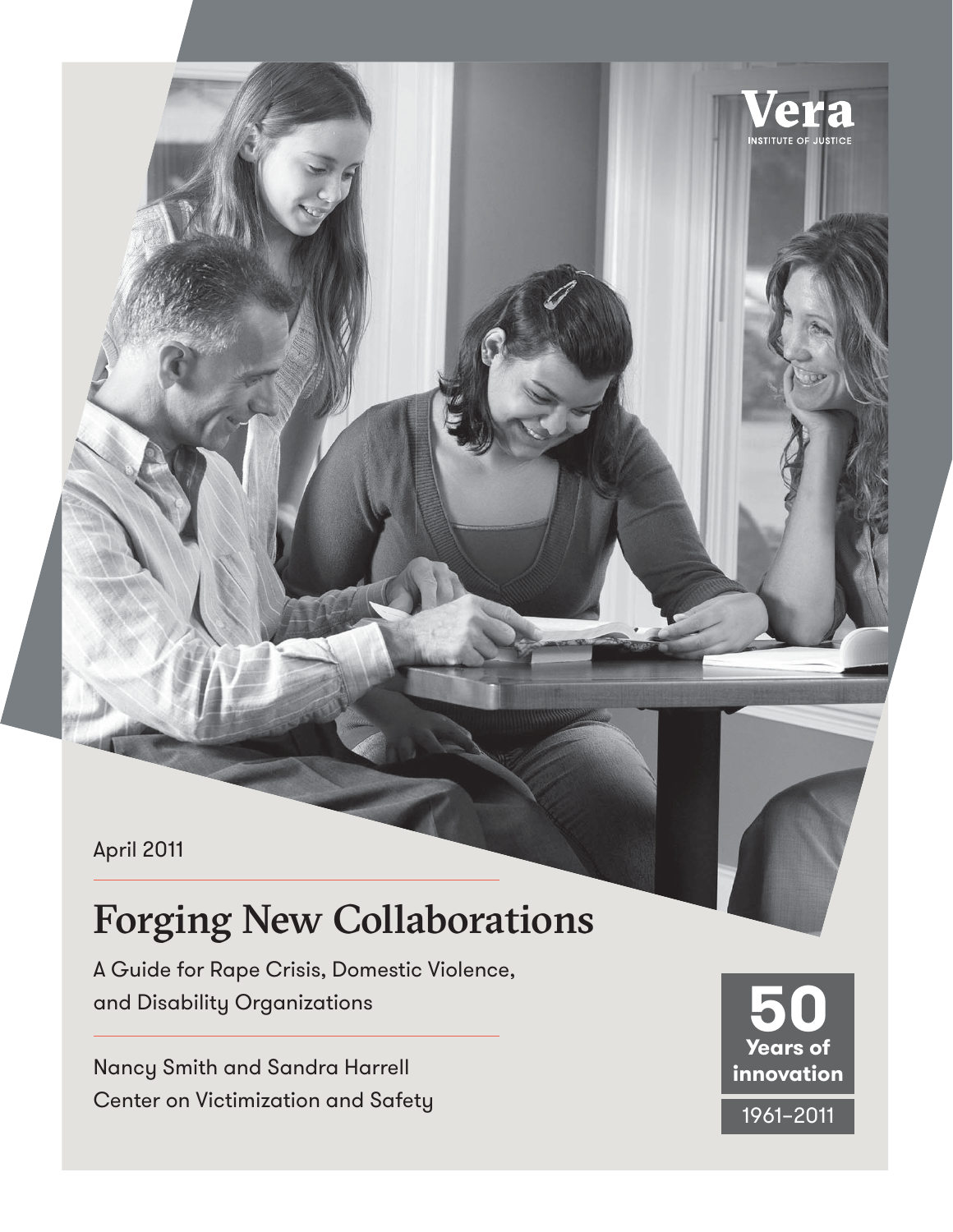#### From the Director

In the 1990s, public and private funders began encouraging social service organizations to collaborate with one another after recognizing that such an approach could create a more seamless social service delivery system and better leverage communities' limited resources. Unfortunately, as the idea gained momentum and more funders made collaboration a requirement, many service providers, pressed for time, resources, and support, lost sight of what it means to work in genuine collaboration and instead engaged in coordinated efforts that fell short of addressing the gaps in social service delivery systems that collaborations can solve. Today, organizations too often come together because a funder tells them to do so. But, there is a more compelling reason to collaborate, especially when working to improve services for people such as survivors of violence with disabilities who are caught among multiple service delivery systems: collaboration works.

No one organization offers all the services survivors with disabilities need in the after-math of violence or possesses all the expertise needed to provide those services in a way that

is safe and accessible. There is little chance that funding is forthcoming to create the type of organization that could handle the full range of services. That's why victim services and disability organizations across the country are forging collaborations, expanding their understanding of survivors' needs and combining their resources to create a system of services that is more complete and integrated and that better meets the needs of survivors with disabilities.

This report examines the experiences of collaborative efforts to improve services for survivors with disabilities and sheds light on lessons learned from their work. Perhaps the most salient of these is that collaborating does not just mean working together. It means coming together and creating a new approach that encompasses the perspectives of each partner and prioritizes safety, healing, and accessibility—factors that are essential to meeting the needs of survivors with disabilities.

Nancy Smith Director, Center on Victimization and Safety Vera Institute of Justice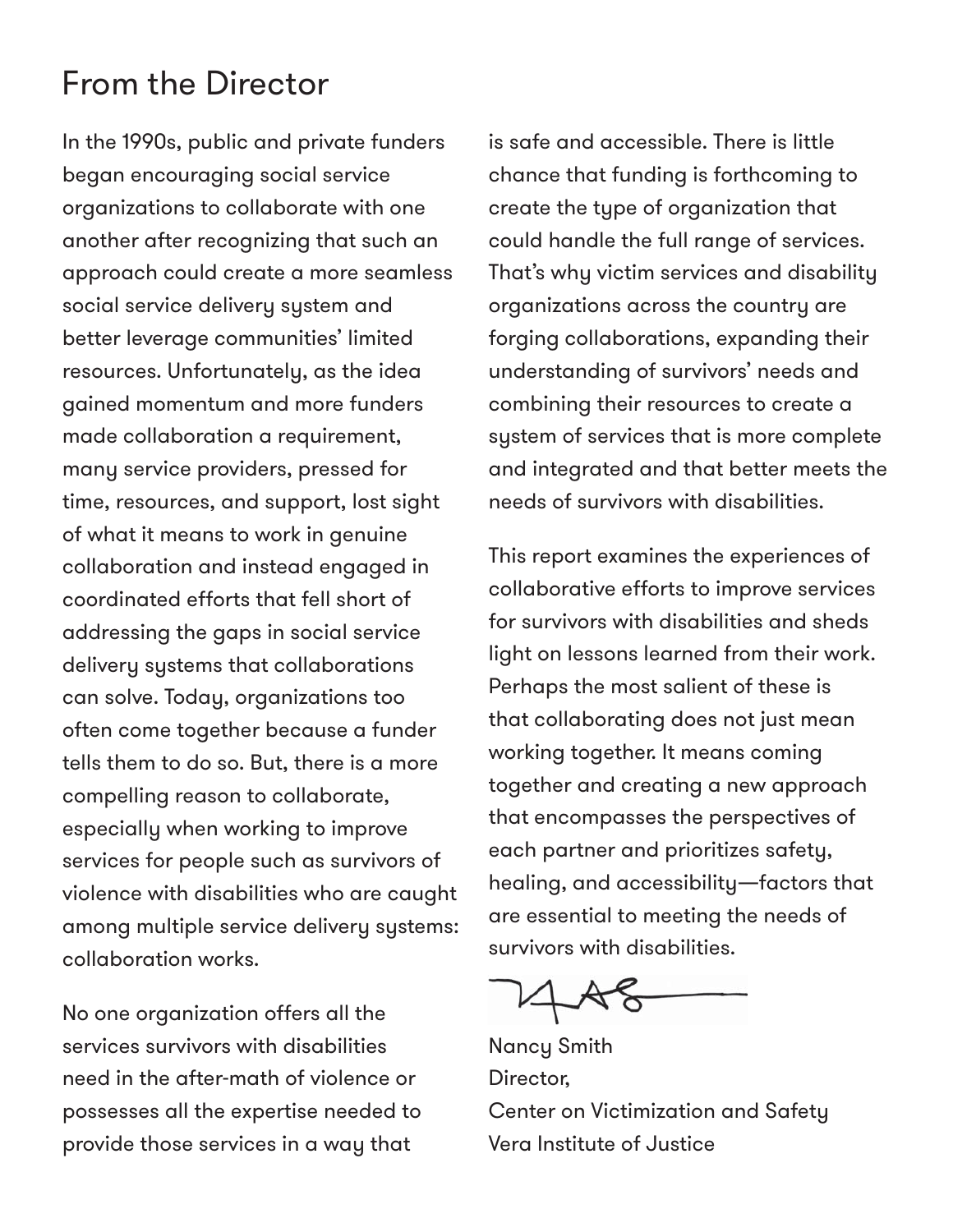#### About this report

People with disabilities experience domestic and sexual violence at alarming rates. Yet they are less likely to receive the services, supports, and justice that their counterparts without disabilities receive. However, victim services and disability organizations across the country have begun collaborating to ensure people with disabilities have equal access to the community-based supports and criminal justice responses that are critical to surviving violence and healing after trauma. The U.S. Department of Justice's Office on Violence Against Women (OVW) has led this effort by providing communities with funding for collaborative efforts to improve services for survivors with disabilities. Through its Accessing Safety Initiative, Vera's Center on Victimization and Safety supports these efforts by providing training and consultation on collaboration and capacity-building at the intersection of violence and disability.

By the end of 2010, OVW's Disability Grant Program had fostered more than 40 such collaborations. This report is based upon Vera's work with and observations of those collaborations from 2006 through 2010, as well as in-depth interviews with representatives from 10 of the groups and an extensive literature review on effective collaboration. It is designed for policy makers, practitioners, and first-responders interested in using collaboration to address violence against people with disabilities. It offers concrete recommendations for how to build effective collaboration between victim services and disability organizations, practical strategies for overcoming common obstacles, and steps to begin the collaboration process.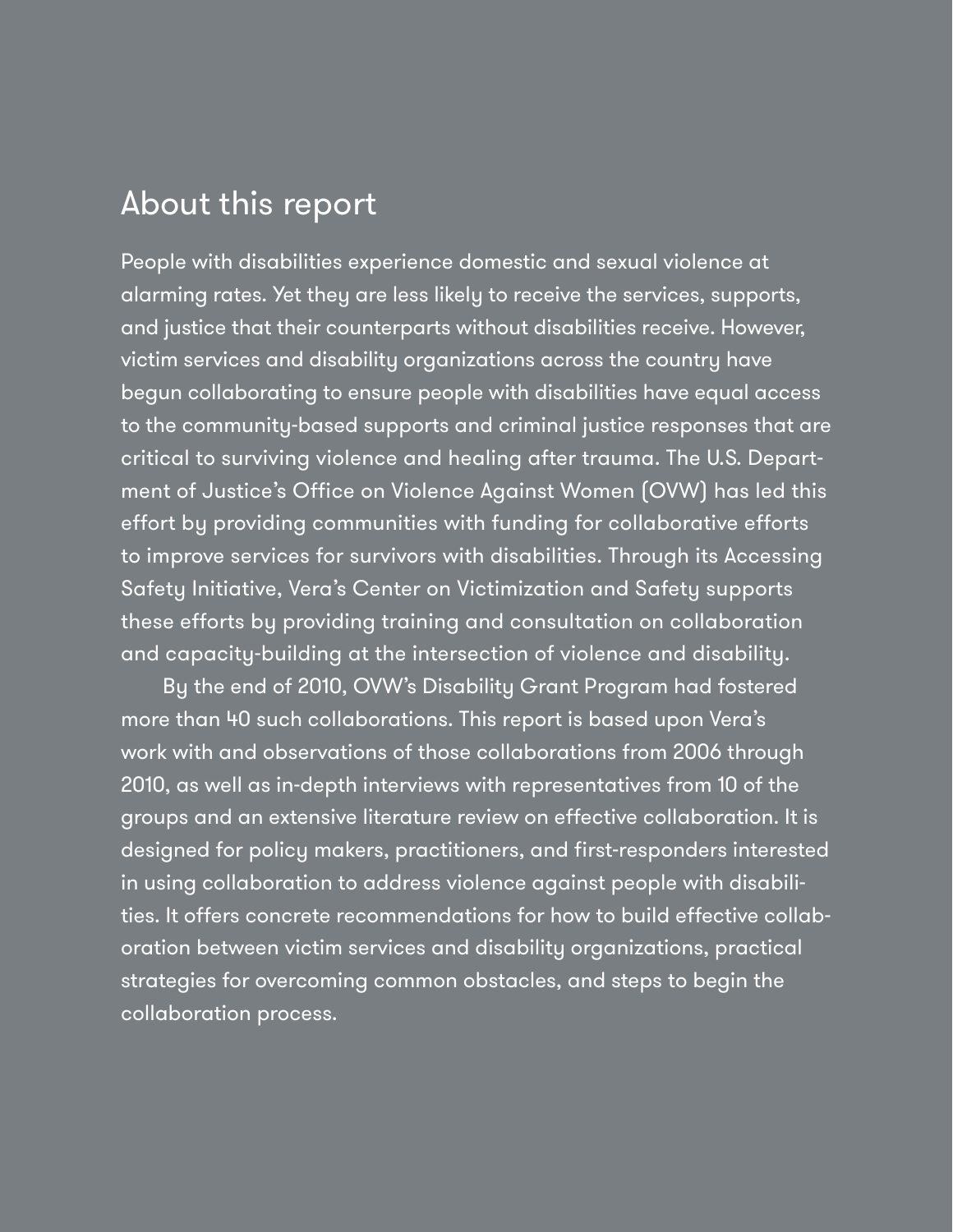#### **Contents**

- **6 Introduction**
- **7 What does it mean to collaborate?**
- **10 What contributes to a successful collaboration?**
- **18 Common challenges to collaborating**
- **23 Why collaborate?**
- **25 Next steps**
- **26 Endnotes**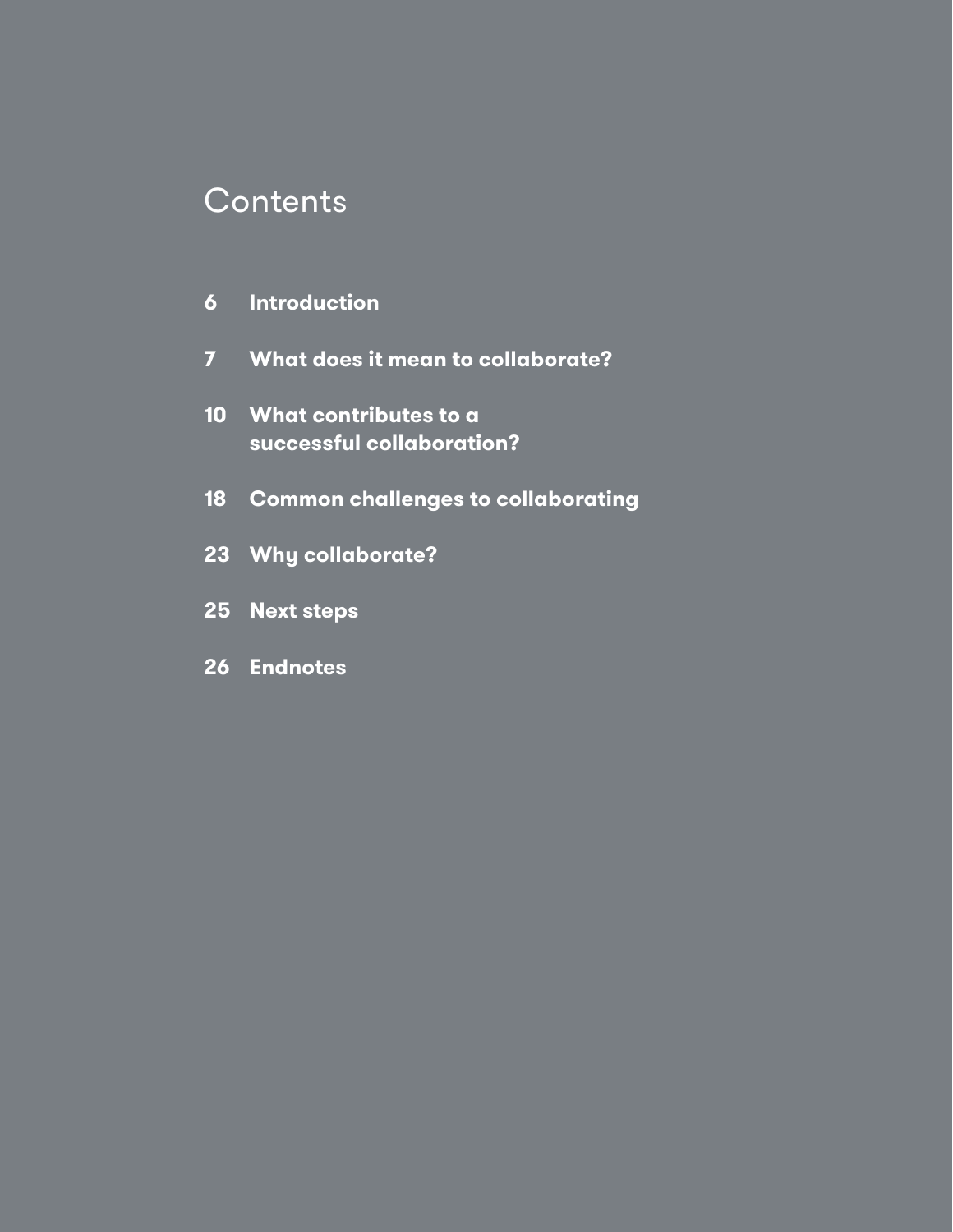Maria' is a woman with a physical disability who lives in a small town in the United States. She employs a personal care attendant (PCA) who assists her with daily activities such as bathing and getting dressed and drives her to work. When her PCA of three years takes a two-week vacation, Maria's local disability organization helps her find a temporary replacement. During the first week of working for Maria, the temporary PCA sexually assaults her.

Distressed and unsure about what to do, Maria contacts the disability organization and speaks to a staff person named Marcus. Understanding only that she wants a new PCA, Marcus begins working to find her an immediate replacement, but he estimates that it may take a few days. Maria tells Marcus that she is going to fire the temporary PCA and wait for the new one. Marcus reiterates that it could take a few days and urges Maria to reconsider. Maria ends the phone call still distressed and upset and now frustrated.

She desperately wants to talk to somebody about what happened but does not feel that Marcus would understand and does not know where else to turn. She has the added stress of knowing she will miss work until she gets a new temporary PCA—a person she's not sure she can trust.

Maria's story is not exceptional. Across the country, survivors with disabilities who reach out for help are met by service providers from both disability and victim service organizations who are not fully equipped to work at the intersection of violence and disability. As a result, these survivors face formidable barriers to getting the services and supports they need for safety and healing. These obstacles can have dangerous consequences. For example, compared to women without disabilities facing similar circumstances, women with disabilities who lack access to services experience violence that is more severe, lasts for longer periods, and occurs at the hands of a larger number of perpetrators.2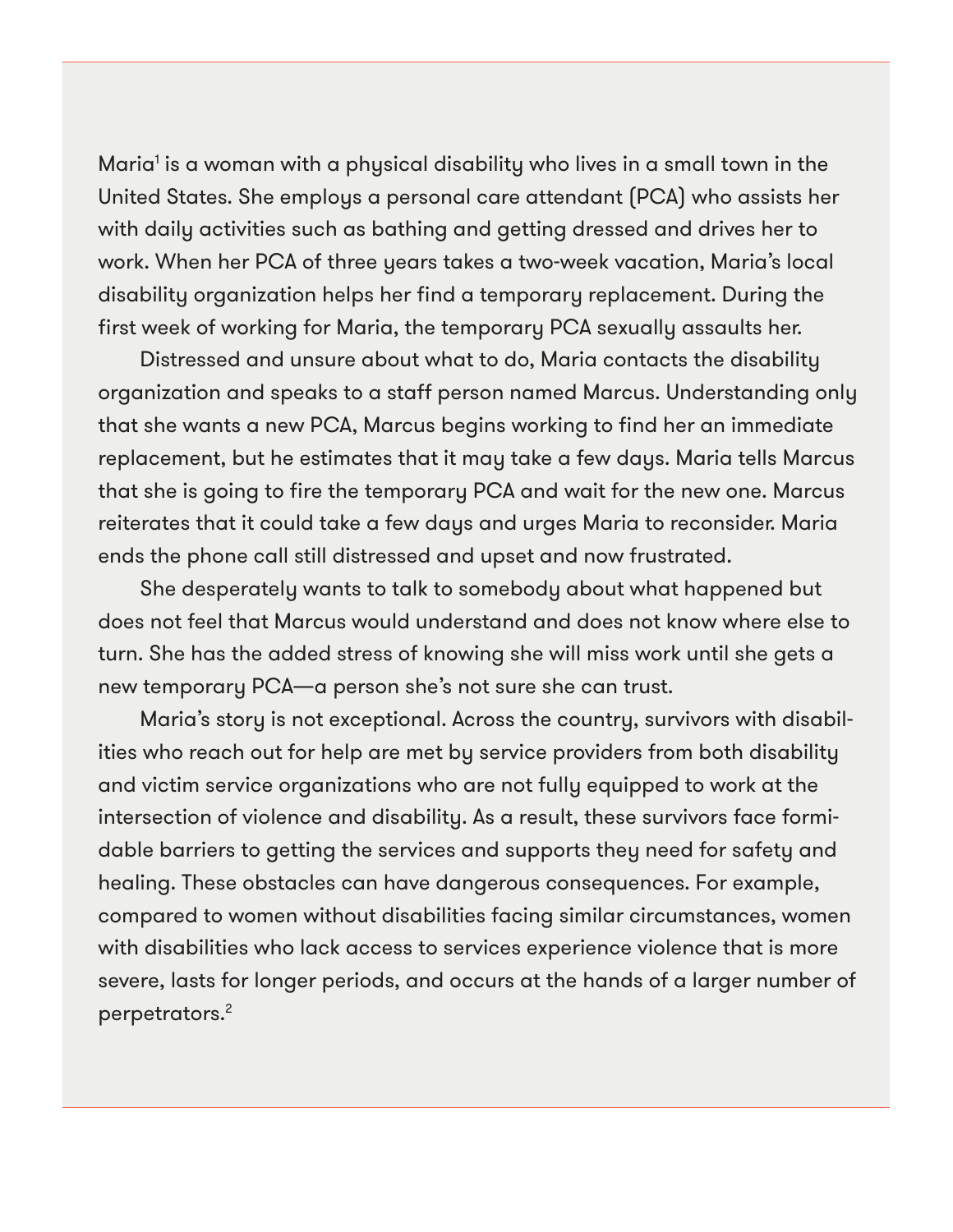# Introduction

A lthough fictional, Maria's story represents experiences that are all too common. Fortunately, this is starting to change. Domestic violence programs, rape crisis centers, disability organizations, and criminal justice agencies are increasingly recognizing that people with disabilities who have survived violence or sexual assault cannot be effectively served in their communities if victim services and disability organizations continue to work in isolation from each other. Across the country, communities are finding that the solution comes from combining the expertise of victim services and disability organizations. As a result, these organizations are joining forces, sharing expertise and other resources to improve their individual and complementary responses to survivors with disabilities.

The U.S. Department of Justice's Office on Violence Against Women (OVW) has been a leader in this trend. Since 2006, its Education, Training and Enhanced Services to End Violence Against and Abuse of Women with Disabilities Grant Program has provided three-year grants to 50 communities throughout the United States to build multidisciplinary collaborations aimed at improving services for survivors with disabilities. OVW partnered with the Vera Institute of Justice to provide these communities with intensive training and consultation and to share lessons learned from their work in the field.

This report is about lessons learned from these collaborations. It is based on Vera staff's observations of and work with Disability Grantfunded collaborations from 2006 through 2010 and in-depth interviews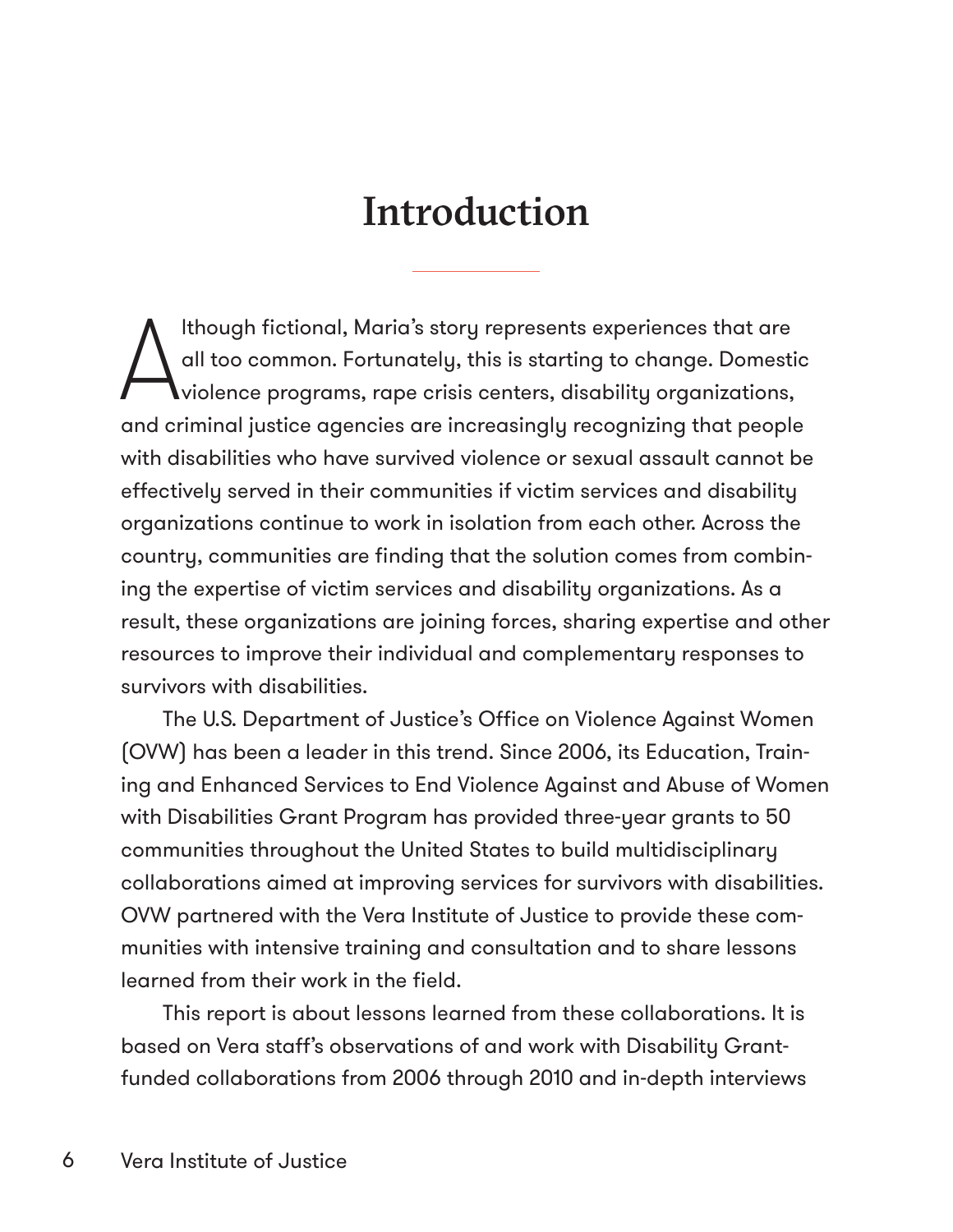with representatives from 10 of the collaborations. It begins with an overview of what it means to collaborate—both generally and at the intersection of violence and disability. Next, it explores the factors that contribute to successful collaboration and the main challenges collaborators face, offering ideas for how to overcome them. Finally, it presents an argument for why, despite the obstacles, communities should embrace collaboration to address this form of violence against women.

## What does it mean to collaborate?

Ichael Winer and Karen Ray, coauthors of The Collaboration<br>Handbook, define collaboration as "a mutually beneficial and<br>well-defined relationship entered into by two or more organi-Handbook, define collaboration as "a mutually beneficial and well-defined relationship entered into by two or more organizations to achieve results they are more likely to achieve together than alone."3 Winer and Ray identify the elements of an effective collaboration, including a commitment to building a strong relationship and shared goals; a jointly developed structure and allotment of responsibility; mutual authority and accountability; and the sharing of resources and awards.4 Most important, members should be committed as much to common objectives as they are to their individual organizational goals.

Following this definition, the multidisciplinary collaborations fostered through OVW's Disability Grant Program began with frequent in-person meetings (up to four per month) over three to six months. During this initial time, participants focused on learning about each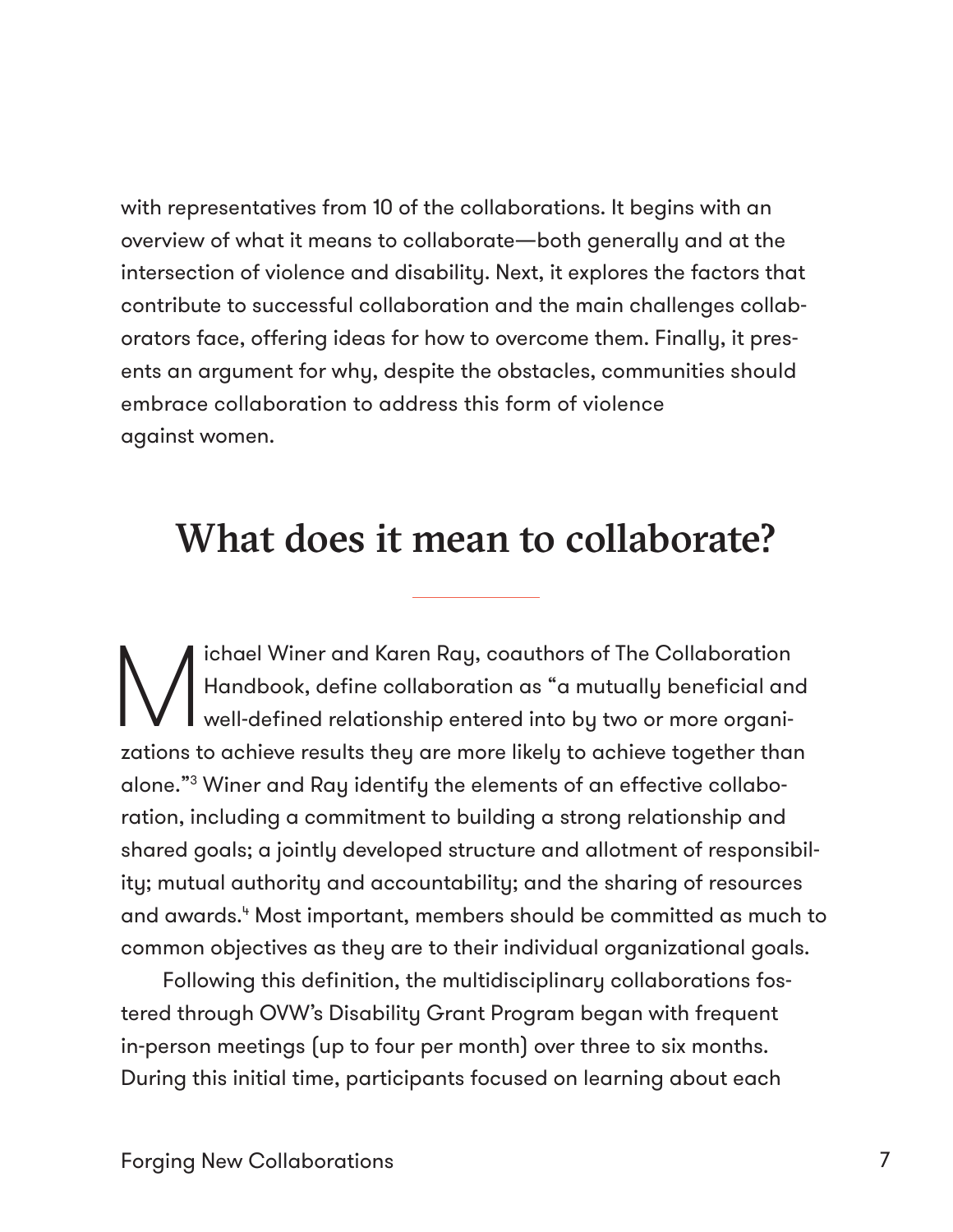#### **Federal efforts to address violence against women with disabilities**

The U.S. Department of Justice's Office on Violence Against Women is working to address violence against women with disabilities and Deaf women through its administration of the Education, Training and Enhanced Services to End Violence Against and Abuse of Women with Disabilities Grant Program. The purpose of this grant program is to create sustainable, systemic change that will result in effective services for individuals with disabilities and Deaf individuals who are victims of sexual assault, domestic violence, dating violence, and stalking and hold perpetrators of such crimes accountable. This grant program provides funding to local collaborations made up of organizations that serve

people with disabilities and those that serve survivors of domestic and sexual violence, as well as state-level collaborations comprising coalitions and advocacy organizations that are working to improve services within multiple communities across their state. The collaborations engage in an intensive planning and development phase to strengthen and formalize their collaboration, identify strengths and gaps in their individual and collective capacities to serve survivors with disabilities, and develop a strategic plan to address the gaps they have identified. The collaborations then go on to implement the initiatives outlined in their plan.

agency involved, including the services they provide, their organizational structure, and the philosophies, values, and language that guide their work. They then trained one another in their respective areas of expertise and developed a mutual understanding of how these intersect in the lives of women with disabilities.

Once this understanding was established, they developed a shared vision for their work that merged the interests of their organizations with the needs of survivors with disabilities. The next step was to identify ways of working together to achieve their vision. This included agreeing to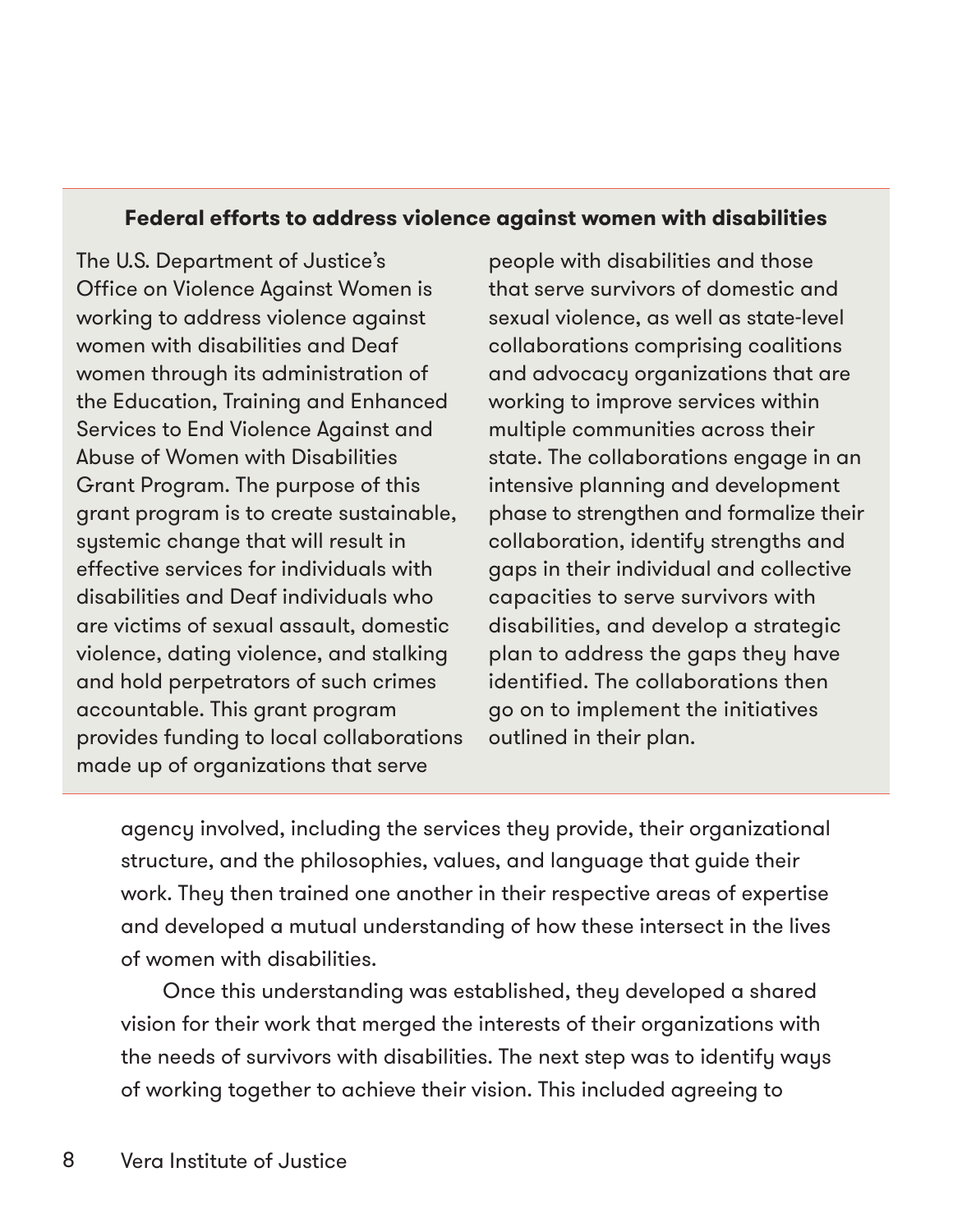respective roles and responsibilities and establishing optimal methods for communicating with one another, sharing relevant information with their agencies, and making joint decisions. To ensure that they stayed accountable to the process and each other, they recorded their decisions and work plan in a formal document called a collaboration charter. In many of the communities, the charter served as a living document that they relied upon and revisited throughout their journey.

### Collaboration means counting on each other to get the work done instead of thinking we have to bear the burden alone, or do this work alone.

Amy Walker, Self-Advocate

Despite their similar approach, the collaborations varied considerably in purpose, size, and membership. Some, such as Kansas City's Safety First Initiative, came together to enhance services to better meet the needs of all women with disabilities who have experienced domestic violence, sexual assault, and stalking. Other collaborations focused on women with specific disabilities or specific forms of violence. The Open Door Initiative, in Lancaster County, Nebraska, for example, formed to better meet the needs of survivors of domestic violence with mental health concerns; Intersections in Boulder, Colorado, focused on men and women with disabilities who have experienced sexual assault.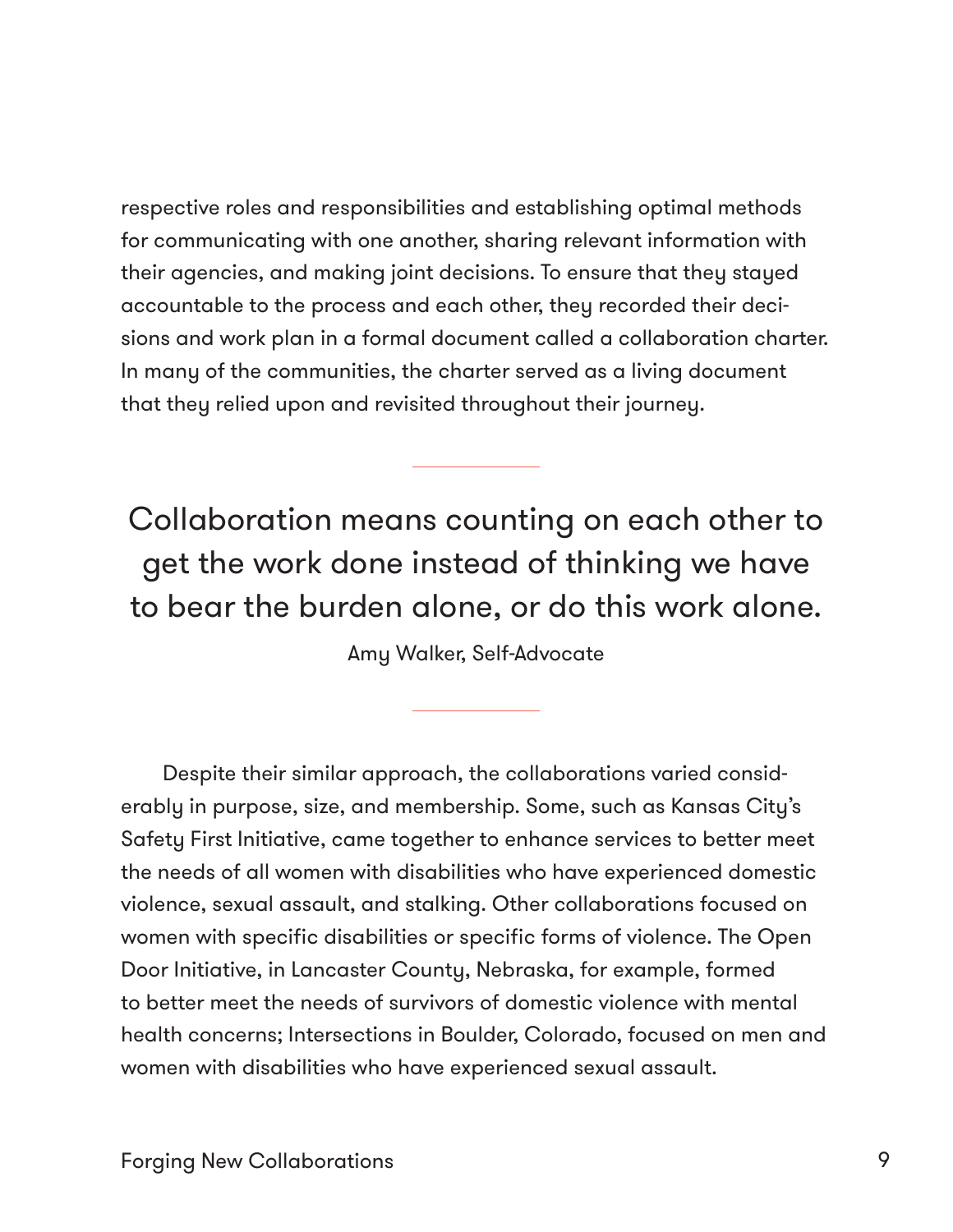These collaborations have ranged in size from two to seven organizations, with the average of four involved. They have included a variety of community-based nonprofits, such as domestic violence programs, rape crisis centers, statewide domestic and sexual assault coalitions, independent living centers, Arcs (organizations that advocate for people with disabilities and their families), Goodwill Industries, and community mental health providers. They have also included government entities, such as law enforcement agencies and prosecutor's offices. Whatever its size or composition, each collaboration serves as a laboratory for developing an understanding of the factors that are needed to improve services for survivors with disabilities.

# What contributes to a successful collaboration?

esearch has identified 20 factors that contribute to the success of<br>any collaboration.<sup>5</sup> These include the environment in which the collaboration exists, its purpose, the characteristics of the organizaany collaboration.<sup>5</sup> These include the environment in which the col- $\blacksquare$  laboration exists, its purpose, the characteristics of the organizations and people involved, the process and structure of the collaborators' work, the quality and frequency of their communication, and the supportive resources available. Many useful resources discuss these factors in detail. Collaboration: What Makes It Work, by Paul W. Mattessich and colleagues, and the Collaboration Handbook: Creating, Sustaining, and Enjoying the Journey, by Michael Winer and Karen Ray, are two such resources, providing step-by-step guidance. The wisdom of these general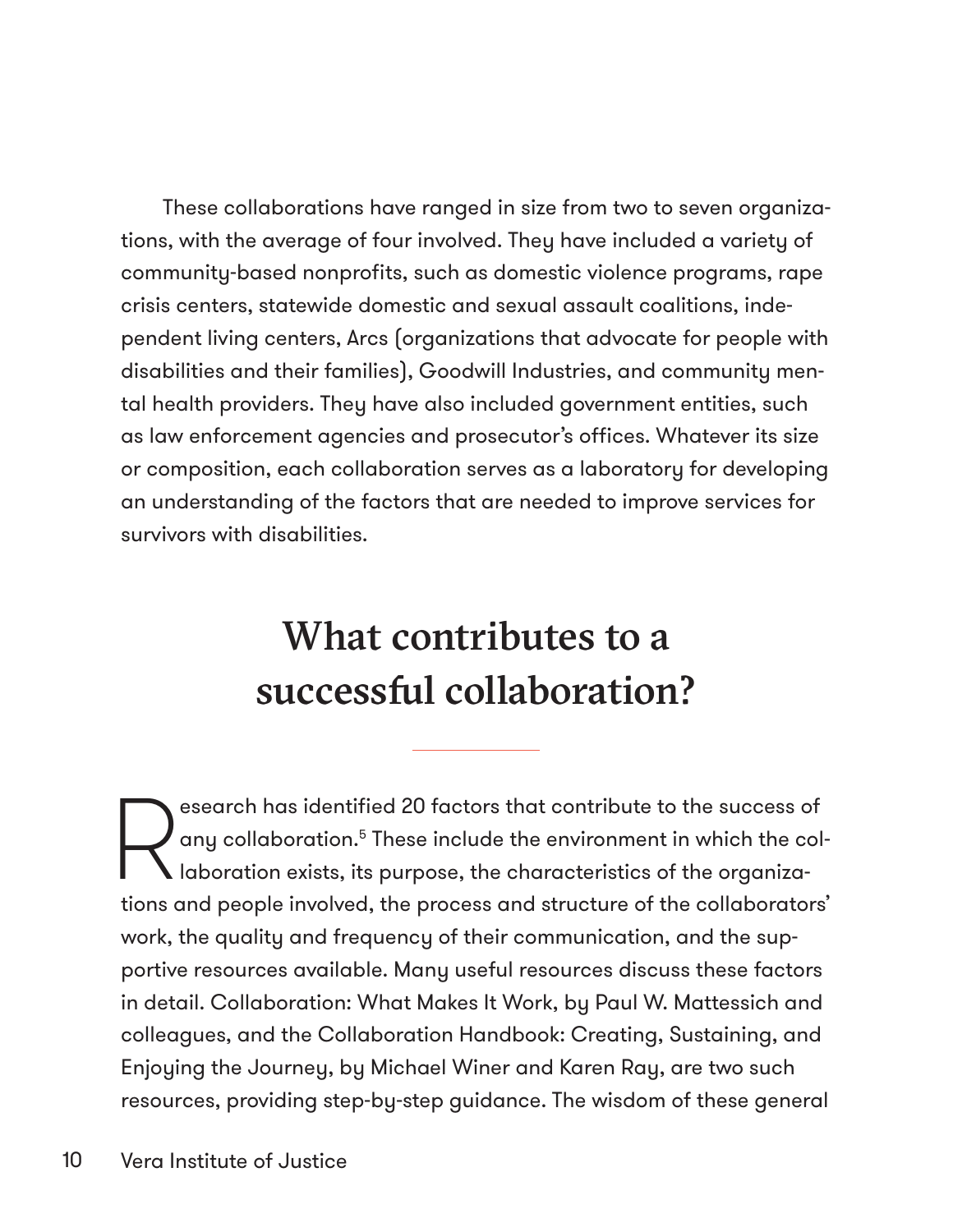#### **Violence against women with disabilities and Deaf women**

Women with disabilities experience domestic violence, sexual assault, and stalking at alarming rates. Because the category of disability encompasses a broad and diverse range of disability types, including cognitive, physical, sensory, and psychiatric, it is difficult to make general statements about the rate of victimization among women with disabilities. Research in this area suggests that incidence and prevalence of victimization varies by disability type. For example, people with cognitive disabilities are disproportionately affected by sexual violence. One study found that individuals with developmental disabilities, for example, are up to 10 times more likely to experience sexual assault than adults without these disabilities.<sup>6</sup> In another study of adults who had a developmental disability, as many as 83 percent of females and 32 percent of males were victims of sexual assault.<sup>7</sup> Research on people with physical disabilities, on the other hand, suggests they experience rates of domestic violence that are equal to or higher than people without physical disabilities. One study found that women with and without physical disabilities were equally likely (62 percent) to experience physical or emotional abuse from intimate partners. However, this research also showed that for women with disabilities and Deaf women, the abuse is different. Women with disabilities, compared to people without disabilities, are more likely to experience more severe victimization, experience it for a longer duration, be survivors of multiple episodes of abuse, and be survivors of a larger number of perpetrators.<sup>8</sup>

There are a number of factors that contribute to people with disabilities experiencing higher rates of domestic and sexual violence and higher recurrence rates. Isolation within a community, reliance on caregivers for personal care, and limited transportation options can create unsafe situations for people with disabilities. $^{\circ}$  Perpetrators may perceive people with disabilities as easy targets because of societal stereotypes and extremely low rates of prosecution of perpetrators of crimes against people with disabilities.10 Finally, the severe underreporting of these crimes serves to further compound the overall inability of the system to address this problem.<sup>11</sup>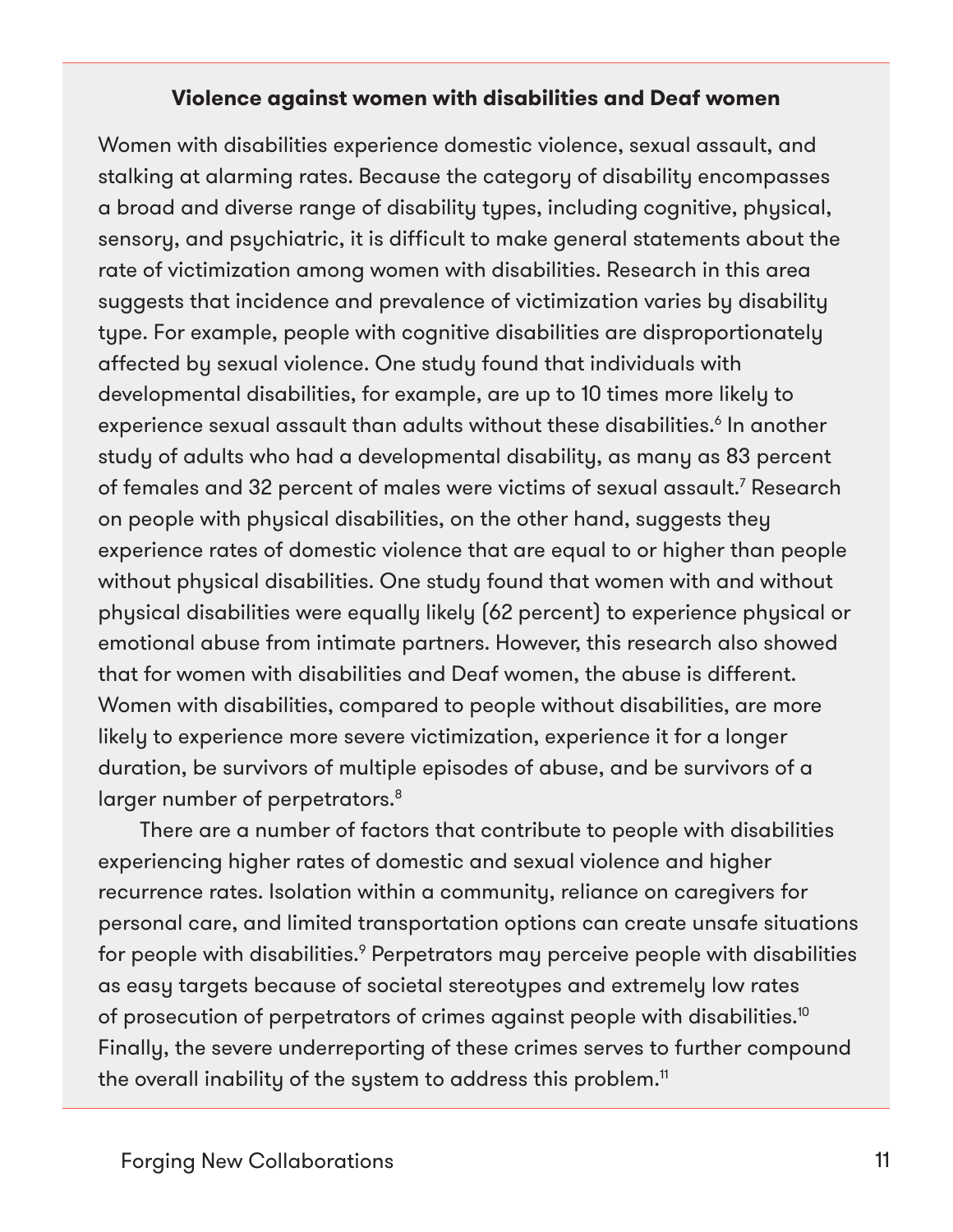resources combined with the experiences of the collaborations funded through OVW's Disability Grant Program suggest that the following elements are essential for successful collaboration to improve services for survivors with disabilities.

A healthy collaboration has a culture of teamwork, sharing, openness, learning, problem-solving, diversity, mutual respect, and commitment with an intentional movement towards a common vision.

> Shirley Paceley, Blue Tower Training and End Violence Against Women International

#### Shared understanding, values, and vision

Each agency participating in a collaboration will bring its own set of values, philosophical foundations, and knowledge. Even if they seem similar, these often differ significantly. For instance, the definition of "intimate partner" may vary from organization to organization: disability programs are often inclined to include abuse by hired caregivers in the definition; domestic violence programs tend to restrict the term to people in romantic relationships. Recognizing such differences is a first step to finding common ground, a prerequisite to developing a collaborative vision.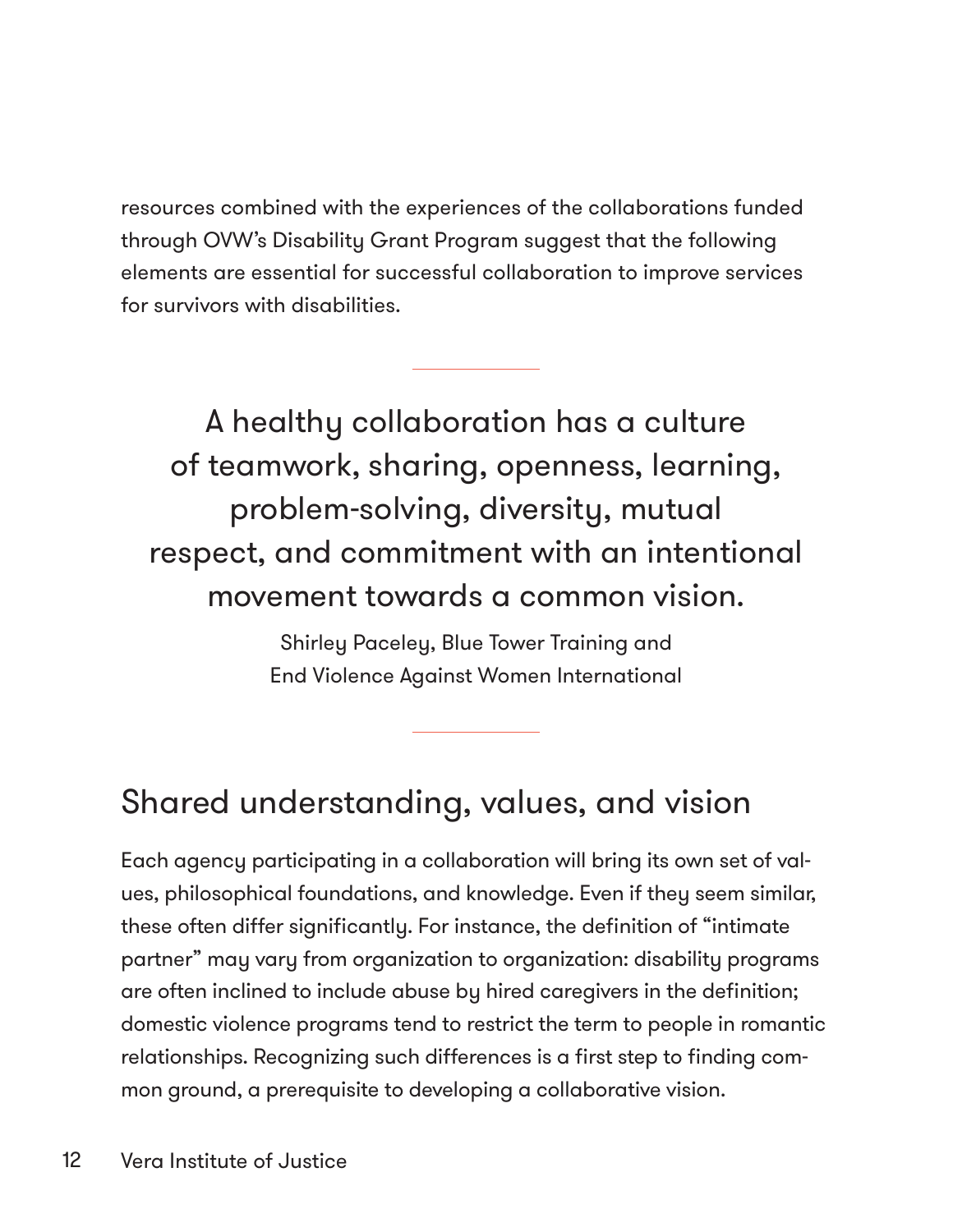# Appropriate cross-section of members

A successful collaboration will focus on areas where members have both expertise and influence. For instance, a collaboration that hopes to influence the delivery of mental health services should include a representative from that system. Additionally, it should create opportunities for people with disabilities and survivors to participate in the collaboration. This will ensure that the collaboration's efforts are based in the experiences of the populations for which it will have the most impact. A collaboration may have to add or remove members to ensure that it has the necessary expertise and its representatives possess the capacity and influence to implement the changes.

# Involvement of staff at all levels of the organization

To change the way it delivers services, an organization must enhance both its policies and practices and its responses to individual cases. Everyone involved needs to be represented, from the executive director who can endorse changes in policies and procedures to front-line staff responsible for implementing them. Ideas and concerns of staff from all layers of the organization should be solicited and incorporated into the collaboration's work to ensure its acceptance and support.

# Clear roles and responsibilities

Achieving the collaboration's vision takes a lot of work, and each member has a role to play. Each organization must commit to the collective vision and work plan. Each one needs to commit a staff person and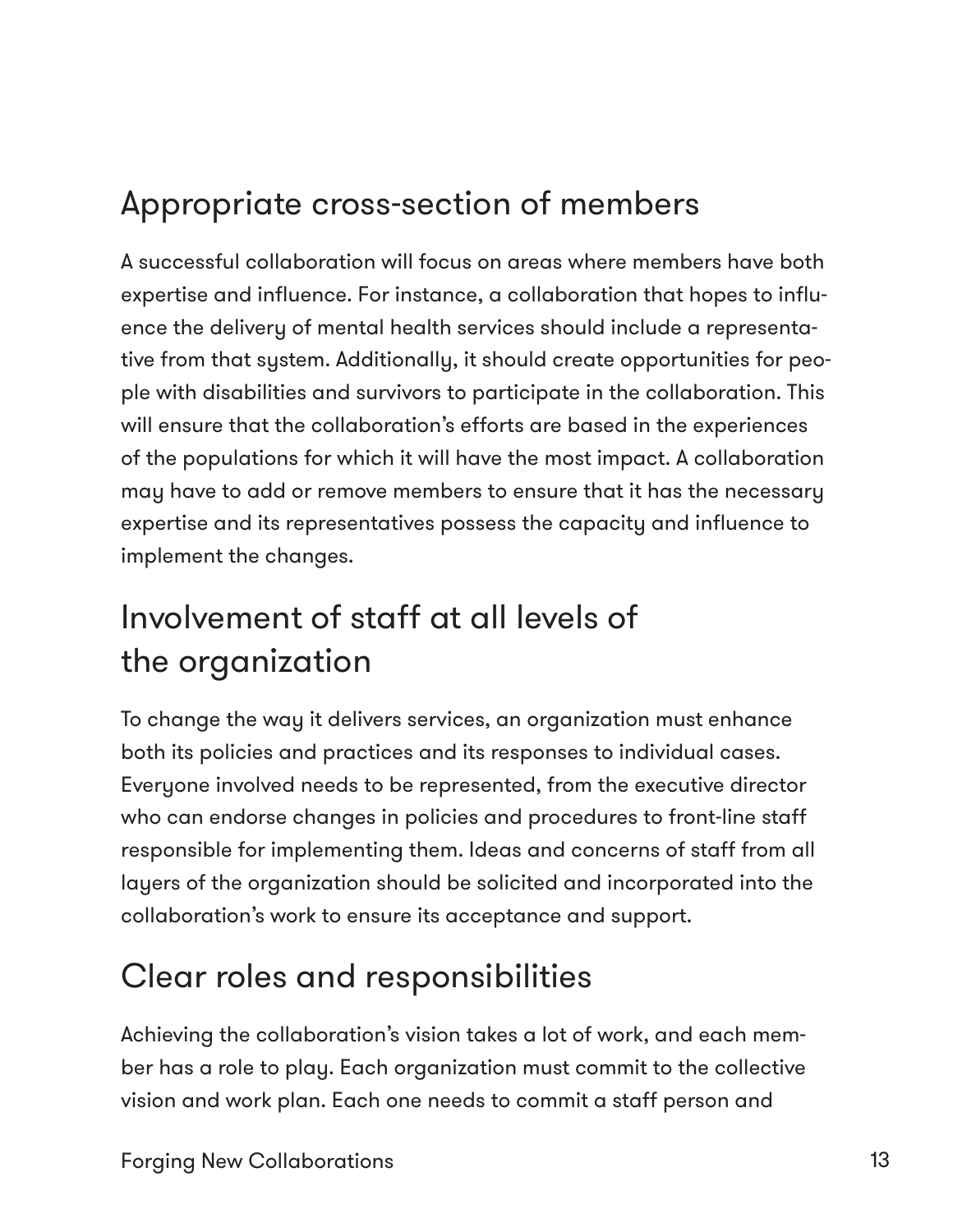resources such as time, meeting space, and materials. Each has unique contributions to make based on its expertise. Disability organizations, for example, may share their knowledge about working with people with disabilities, while victim service groups bring their insights about violence against women. Successful collaborations jointly define each member's roles and responsibilities and hold one another accountable for meeting them.

## Open and frequent communication

Honest and frequent communication among collaborators prevents misunderstandings, builds relationships, and ensures that everyone has an equal understanding of the initiative's work. Collaborators should discuss their perspectives on the importance of communication and come to an agreement about those that will guide their work together. It is also valuable to have a meeting schedule and to articulate how members should communicate between meetings. A collaboration aiming to improve services for survivors with disabilities needs to develop a confidentiality agreement to ensure that the group's activities do not compromise survivors' privacy and safety. This is particularly important if information about survivors with disabilities is being shared, given the existence of mandatory reporting laws for vulnerable adults in some states. A successful collaboration becomes familiar with the laws in its jurisdiction and fashions a confidentiality plan that reconciles its legal responsibilities with its ethical obligations to survivors, creating a clear understanding among its members about what information must be and what cannot be kept confidential.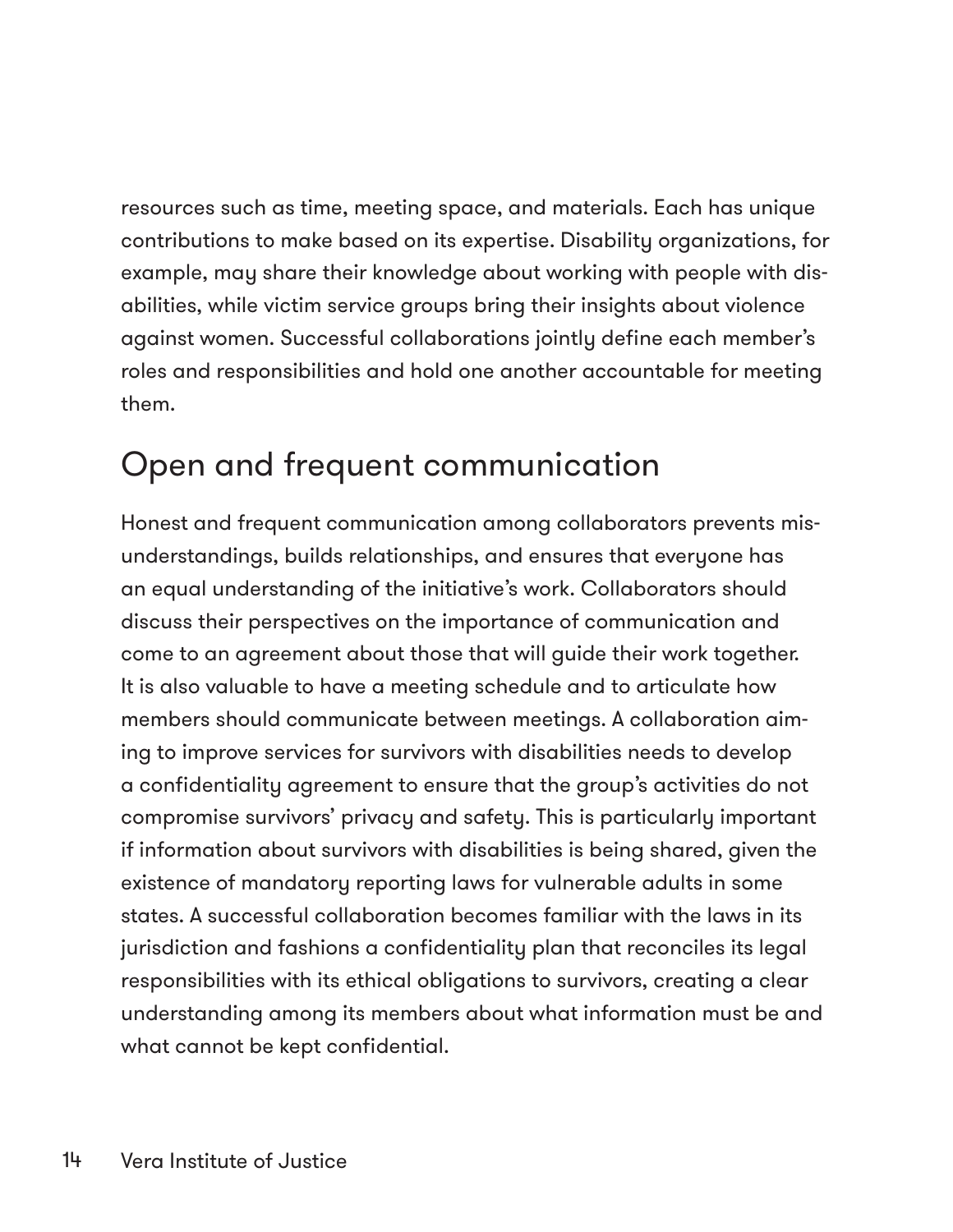# Clear decision-making authority and process

To increase ownership among all its members, a collaboration needs to articulate who can make decisions and what process to follow to arrive at them. While it is neither realistic nor feasible for every member of the collaboration to be involved in every instance, all members must be involved in decision making that affects the group's fundamental direction, such as developing its mission, adding partners, and determining how to allocate resources. While many decision-making processes exist, Vera staff have observed consensus to be the most effective. It does not mean that every member is in total agreement but, instead, requires that nobody opposes the decision. This allows everyone's voice to be included, while moving the process forward efficiently.

### Ability to manage conflict and compromise

Every collaboration inevitably encounters conflict; the healthiest ones embrace it. Conflict or exploring differing ideas about a subject is an essential part of creating a new understanding and approach. For a collaboration working to improve services for survivors with disabilities, this means openly addressing varying perspectives about core issues such as mandatory reporting, definitions of intimate partners, strategies for securing safety, and balancing legal requirements for accessibility with those that are not mandated by law but that promote inclusive and accessible services for all people with disabilities. Through this process, a collaboration reaches compromises on crucial issues that ultimately provide solutions incorporating multiple perspectives that are representative of the multi-faceted reality of survivors' lives.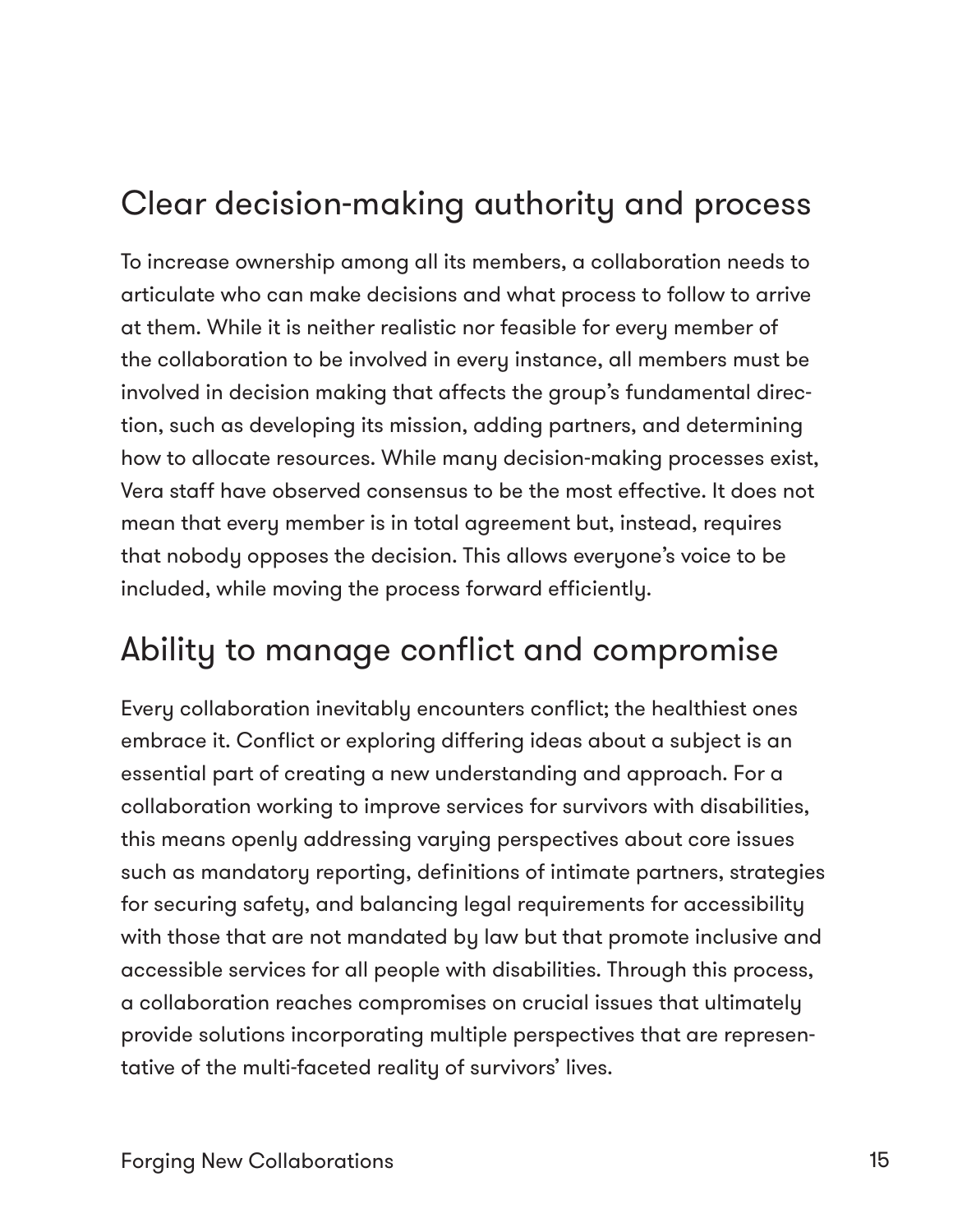## Mutual respect, understanding, and trust

Members of a collaboration must respect and trust one another to be able to engage openly and honestly in discussions and group processes that are necessary to create a multidisciplinary approach. This is especially true for collaborations that seek to bring together organizations that are often guided by different philosophies, values, cultures, structures, and procedures, as is often the case with disability and victim service organizations. To build this trust and respect, OVW-funded collaborations have helped their members learn more about the constituent organizations by providing time on meeting agendas for agency-specific presentations and by organizing agency tours. In addition, collaborations have created opportunities for members to get to know one another. These opportunities have taken many forms, from an icebreaker or game at the beginning of a meeting to an event specifically organized to encourage networking. Members have also strengthened their bonds by traveling together to conferences and trainings.

#### Sufficient resources

The old adage, "If you want to go fast, go alone. If you want to go far, go together," acknowledges that working collaboratively takes much more time than working alone. But it can also be far more effective.

A collaboration that melds diverse and sometimes conflicting perspectives and goals requires a strong foundation built through intentional conversation and maintained by deliberate planning and execution. This requires a substantial commitment of time from member groups and the individuals who represent them. People involved in the collaborative efforts highlighted in this guide dedicated an average of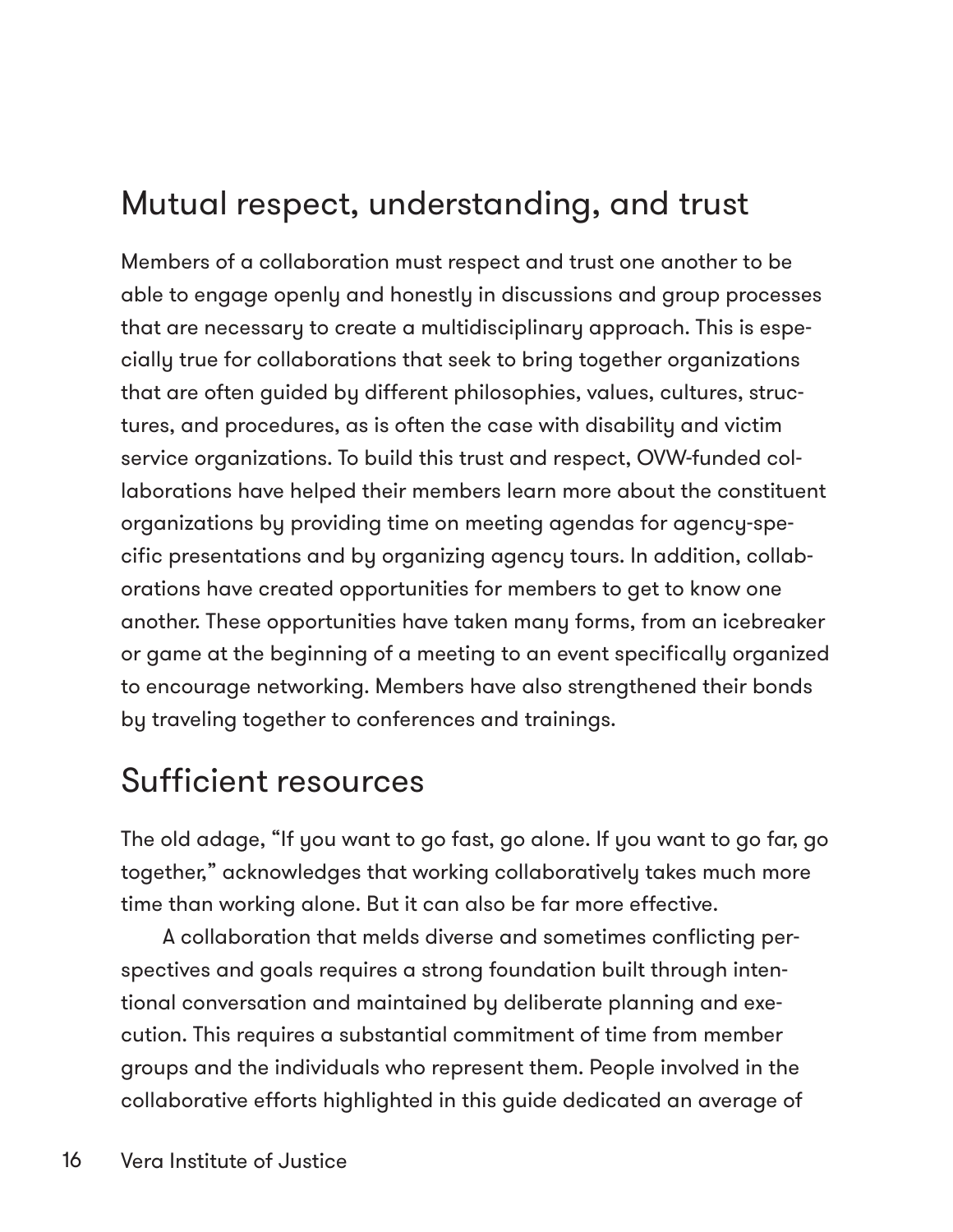12 hours a month to the work. Most said they spent six to eight of these hours attending working group meetings. The rest was spent keeping their respective organizations informed of the collaboration's work, building member support, and making policy and practice changes within their agency to better achieve the goals of the collaboration.

Other necessary resources include space, money, and technology. An accessible meeting space is essential, and many collaborations rotate their meetings sites so that no one organization is always the host. A small amount of money may be required to cover the costs of any accommodations members need to participate, such as American Sign Language interpreters. Some collaborations have benefited from using online technologies to increase the efficiency of working together. These include document storage and sharing programs that allow members to easily access and edit documents and scheduling tools that help organizers more easily find mutually convenient meeting times. When considering any technology, the access needs of people with disabilities who will be using them must be evaluated, along with privacy and security issues.

#### Skilled leadership

The collaborations funded through OVW's Disability Grant Program were fortunate to have a full-time, dedicated staff person to oversee and direct their work. While most communities do not have the funding resources for full-time staff, successful collaborations need people at the helm who have experience coordinating multidisciplinary work. The ideal candidate should be able to communicate, organize, build relationships, manage strong personalities, and embrace multiple work styles. Experi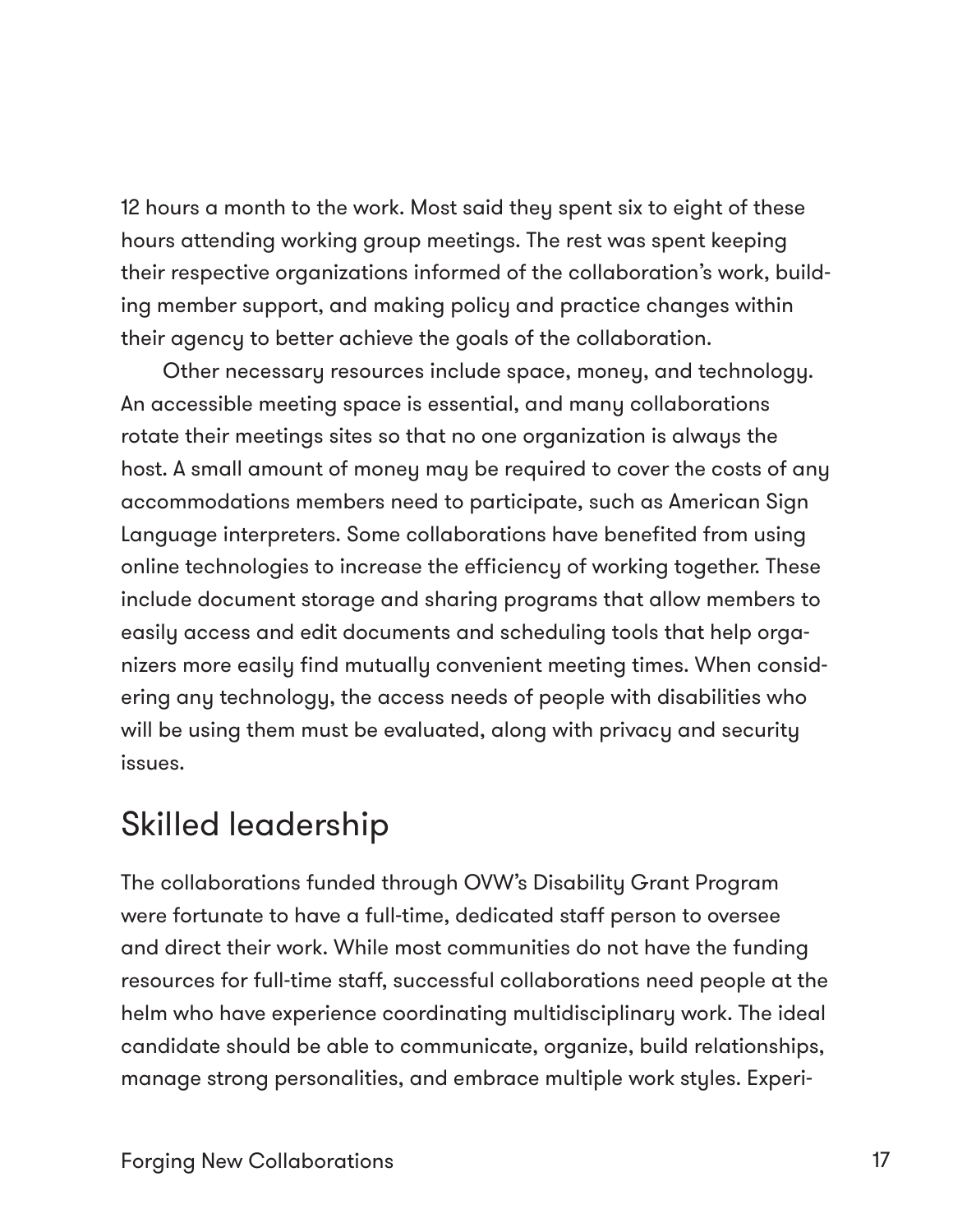ence in project management and facilitation, an ability to handle conflict and find common ground, and tact are also valuable.

# Common challenges to collaborating

ollaborations at the intersection of violence and disability face<br>
a variety of obstacles, some of which are unique to the nature of<br>
their work. This section highlights the principal challenges and a variety of obstacles, some of which are unique to the nature of their work. This section highlights the principal challenges and shares strategies that OVW-funded groups have found useful in overcoming them.

### Lack of awareness and support

Building awareness and support among stakeholders is critical to the success of any effort. It is particularly important to efforts that require organizations and individuals to commit time to the endeavor and to change their operations. Collaborations focused on improving services for survivors with disabilities may experience challenges in getting this level of commitment. There is little research on the subject of violence against people with disabilities, making it difficult to rely on data to make the case. These collaborations also struggle to draw upon real-life experiences to highlight the need for change, as many victim service providers and disability advocates do not currently serve survivors with disabilities.

There are innovative ways to ensure that collaborators learn about the barriers facing survivors with disabilities and prioritize their work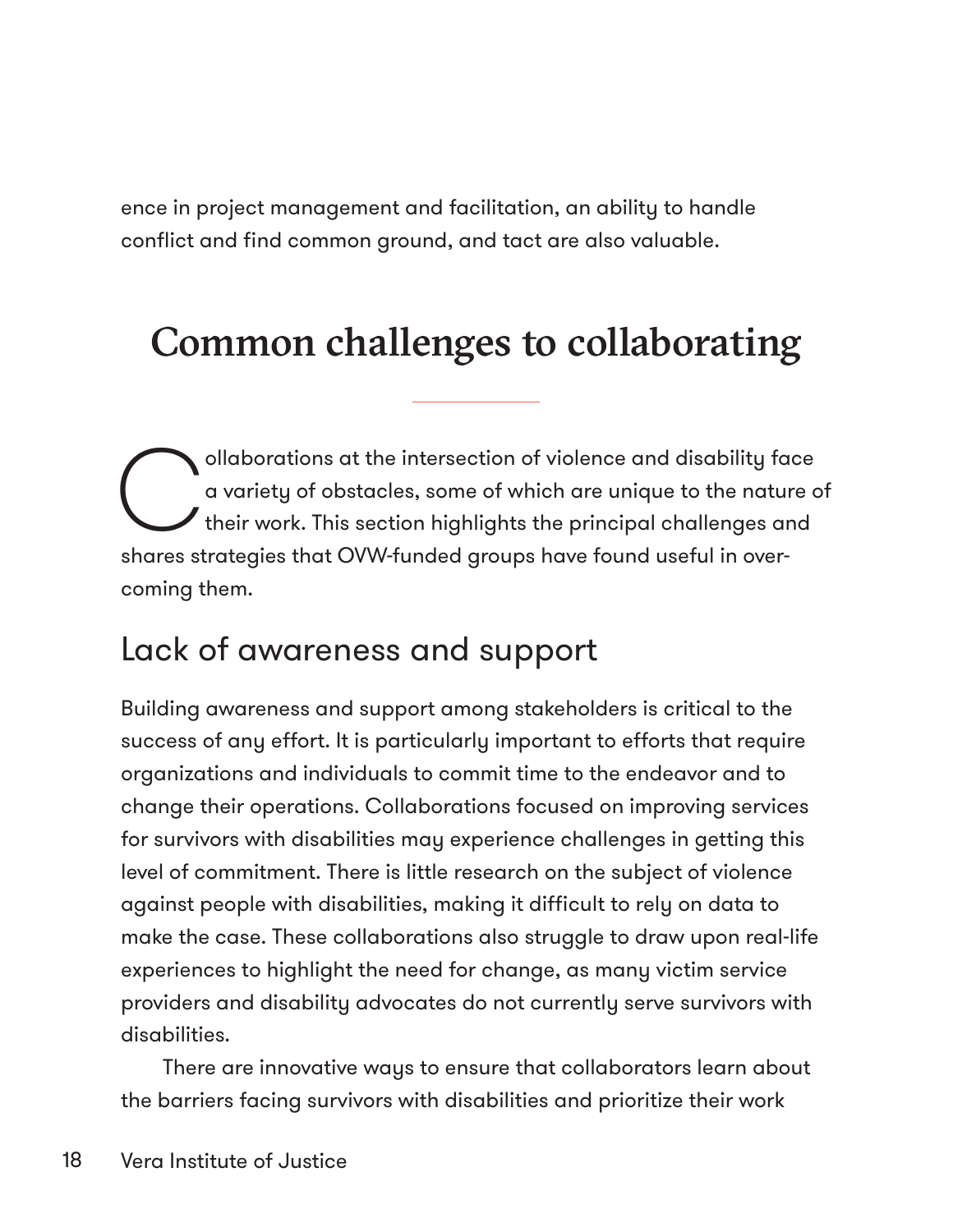together. OVW-funded collaborations start by having direct conversations with their members to identify what motivates them and their organizations to participate. This allows them to structure their work around those motivating factors. Some also conduct interviews and focus groups with staff and the people they serve to gather information about what's working and what's not working when serving survivors with disabilities. They may also identify survivors with disabilities in their communities who are interested in their work and create opportunities for them to share their experiences and advocate for change. The collaborations that have been most successful at gaining and maintaining support for their work have used a combination of these strategies.

#### Insufficient time

In an era when nonprofits are being asked to do more with less and staff members are overcommitted, how can collaborations ensure organizations commit the time required to fully participate? The experiences of the OVW grantees point to some possible answers. At the beginning of their work together, these collaborations compile a list of contributions and commitments that each member organization must meet in order to participate. Leaders of potential member organizations are asked to sign off on the list. The agreements typically include monthly estimates of time commitments. Collaborations that have achieved a high degree of trust among members and space for honest communication refer back to these agreements, seeking recommitments from members who are struggling to make the time for the work.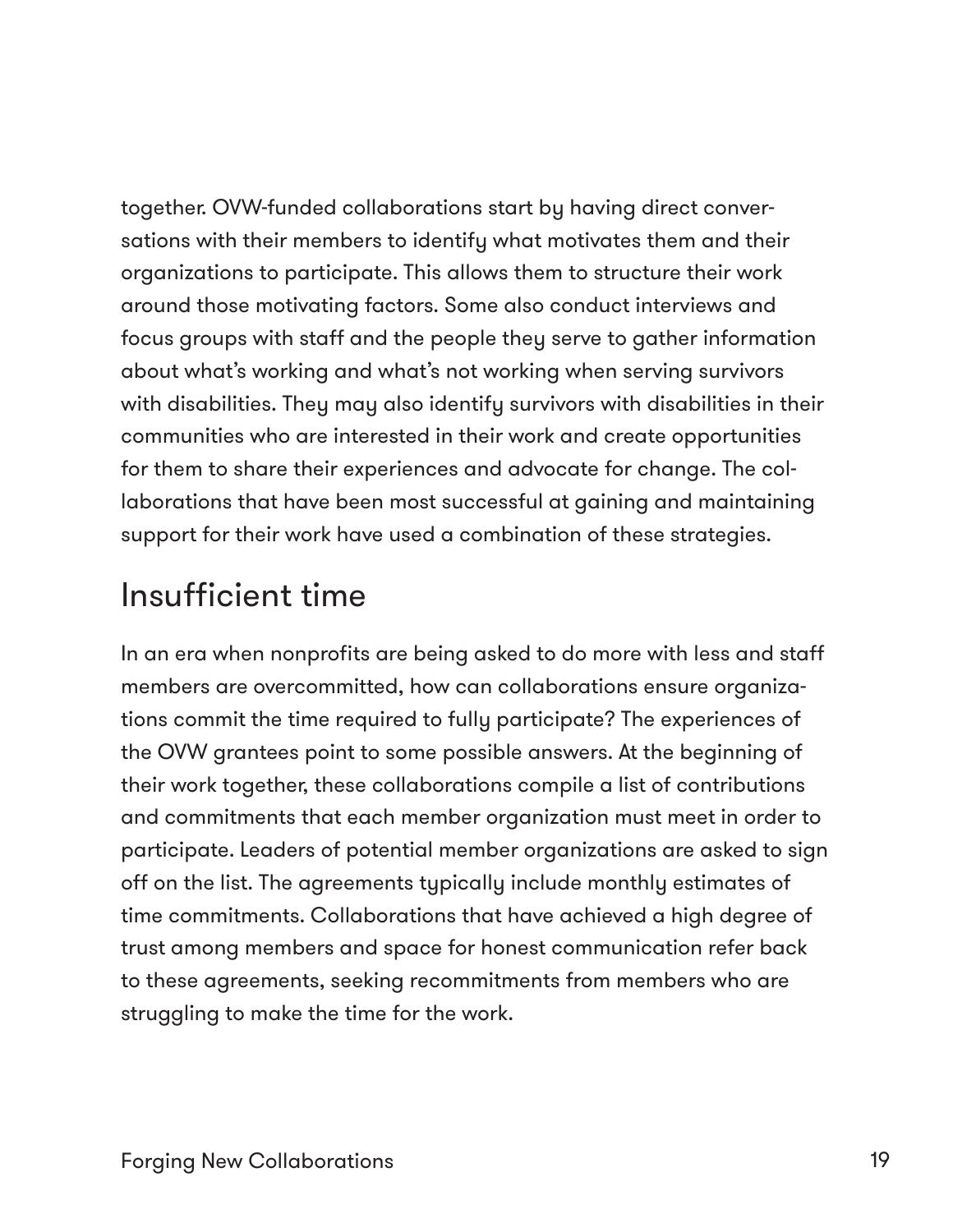Organizers have created structures to ensure productivity. These include:

- > clear and attainable goals and time lines,
- > work groups that make the best use of people's expertise and skills,
- > agendas to make the best use of meeting times, and
- > allocating time for information sharing.

Collaborations also have set time aside to reflect on their accomplishments and to celebrate them. These strategies have helped members and their supervisors to view their time spent together as a good investment.

# Exclusion of people with disabilities and survivors

Involving the people who are affected by the work is important, but ensuring that these members are engaged in meaningful ways is critical to a collaboration's success. Without careful thought to the selection of members and the support afforded them, collaborations run the risk of tokenizing service recipients by assuming their mere presence at meetings will enrich the work. Instead, a collaboration should give these members an equal voice and honor their expertise in a way that allows them to contribute to the work in meaningful ways. A collaboration should be prepared to offer additional support to these people, many of whom may not have had previous experience with this type of work, so they can fully participate. Collaborations should consider partnering with local self-advocacy groups to identify potential members and to offer leadership development training to support their involvement.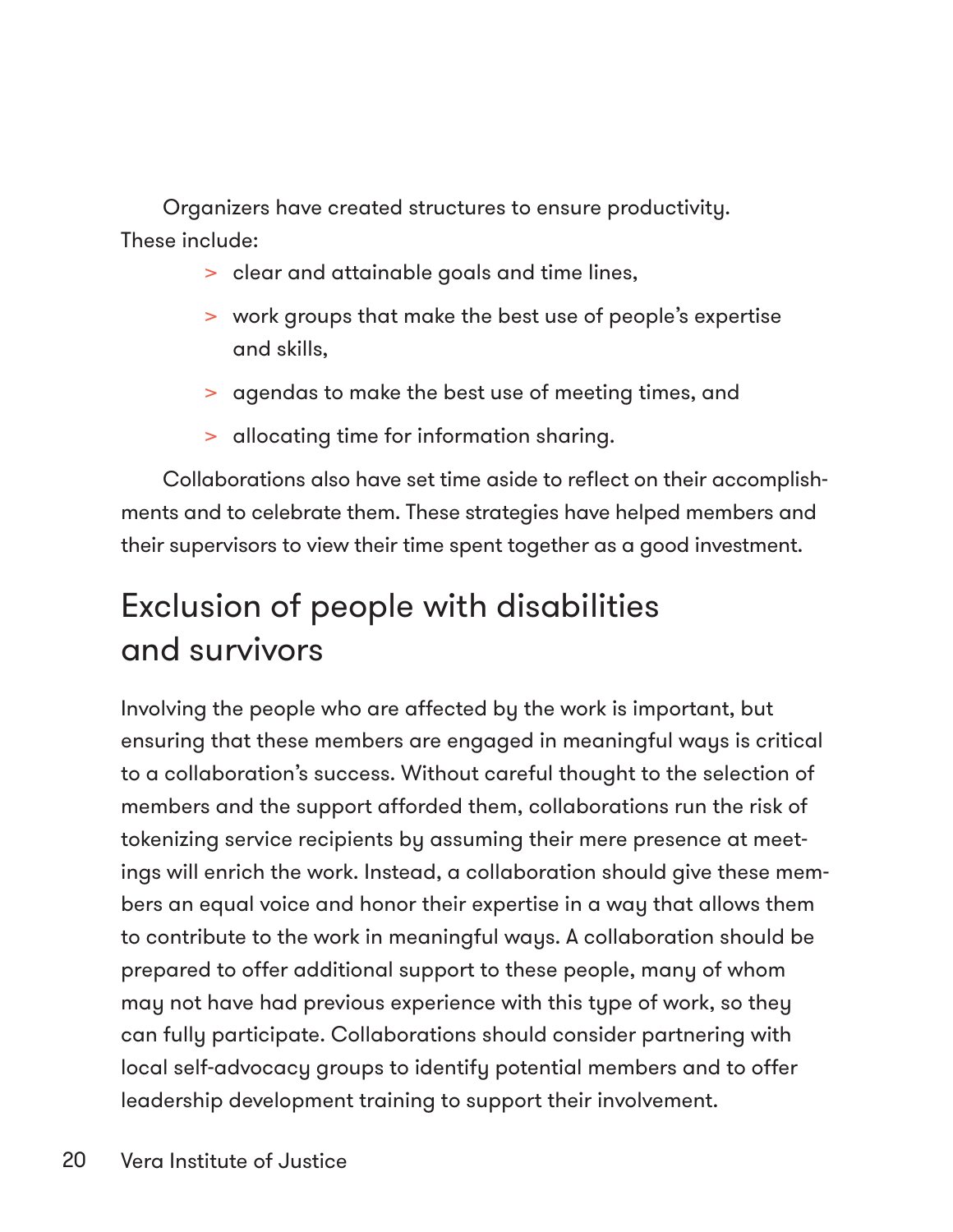Always include women with disabilities in your work in a meaningful way. The people who are most affected by the work and the decisions made must be at the table to be effective.

Stephanie Sanford, Kansas Association of Centers for Independent Living

# Failure to make meetings and events safe and accessible

To ensure that everyone can participate fully in a collaboration, organizers must ensure that its meetings and other activities are accessible to people with disabilities and structured in ways that create a safe place for people who have experienced violence. This often requires additional planning and preparation. When organizers do not have both access and safety in mind as they map out the collaboration's initial meetings, they run the risk of creating barriers to participation or an unwelcoming environment that could alienate people who are critical to the success of the collaboration's work.

Collaborations funded by OVW's Disability Grant Program have avoided this issue by committing to convene safe and accessible meetings from the onset of their work, drawing on the unique expertise of each organization to do so. For example, members from disability organizations help to identify accessible meeting locations, which might include using their offices as a place to meet, or helping collaborators make their offices more accessible. They also may assist organizers in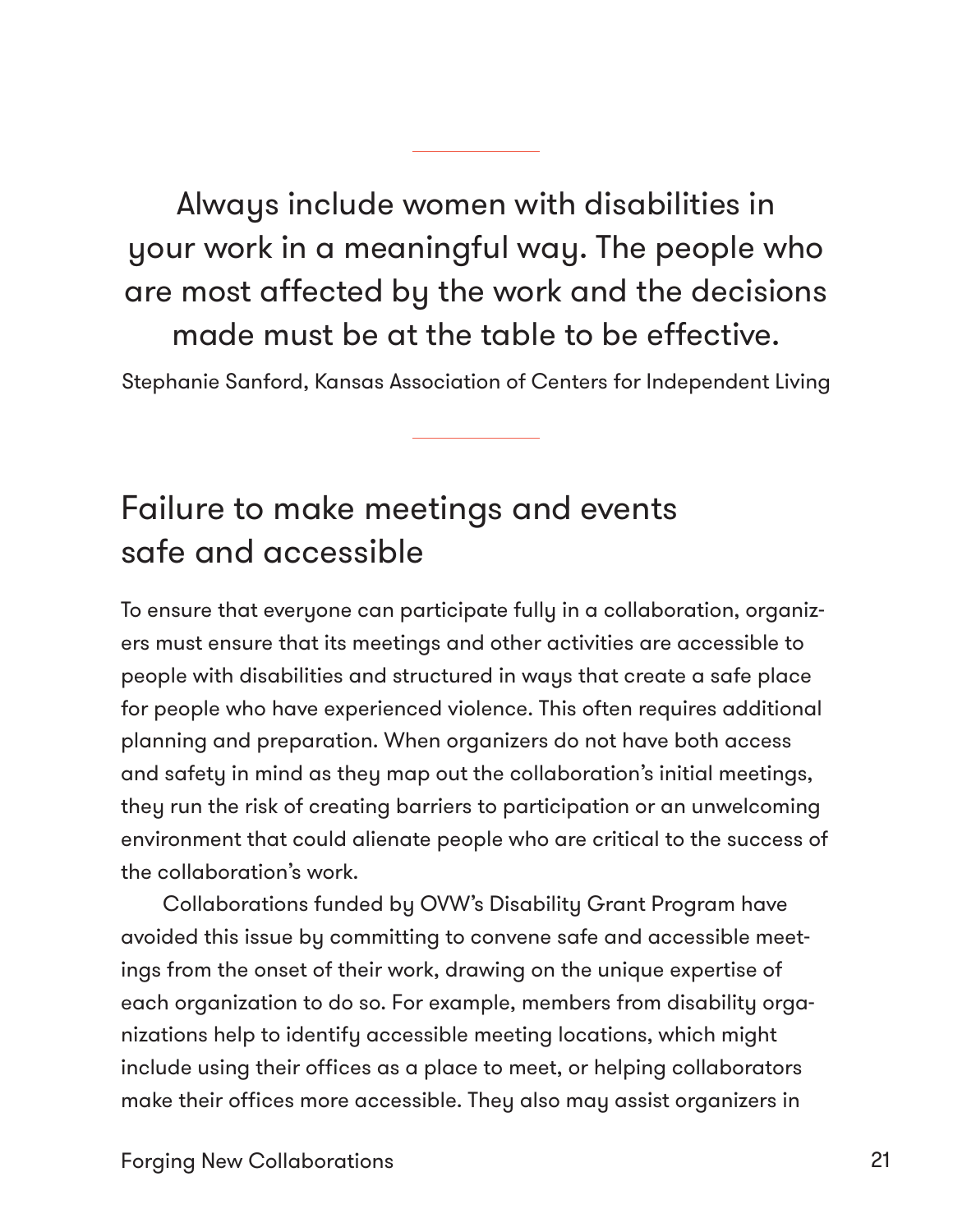meeting any accommodation requests members may make, which could include anything from American Sign Language interpreters to being flexible about health-related absences. These experts can also help organizers to set up meeting rooms to ensure maximum access for all participants and to structure agendas so everyone can fully participate, which might involve going slower, repeating information, and reviewing what occurred at previous meetings, depending on the members' needs.

Similarly, a collaboration should also tap into members' expertise to share best practices for keeping survivors' information confidential—a critical strategy for ensuring safety. This includes creating guidelines for maintaining the confidentiality of information shared during meetings. Collaboration leaders should also make sure support and other resources are available to collaboration members when topics are discussed that may evoke an emotional response or trigger one's past experience of abuse. Creating safe and accessible meetings promotes the full participation of members from different disciplines and backgrounds. Such inclusivity is central to offering effective services for survivors with disabilities in any community.

#### Limited or no financial resources

Because funding for social services is on the decline and few grants exist to fund services for survivors with disabilities, many collaborations struggle to develop and sustain new services and positions that serve this population exclusively. Recognizing this challenge, OVW has encouraged its grantees to focus on improving what currently exists rather than creating new, specialized services. In this spirit, collaborations have focused on enhancing organizations' existing budgets, training pro-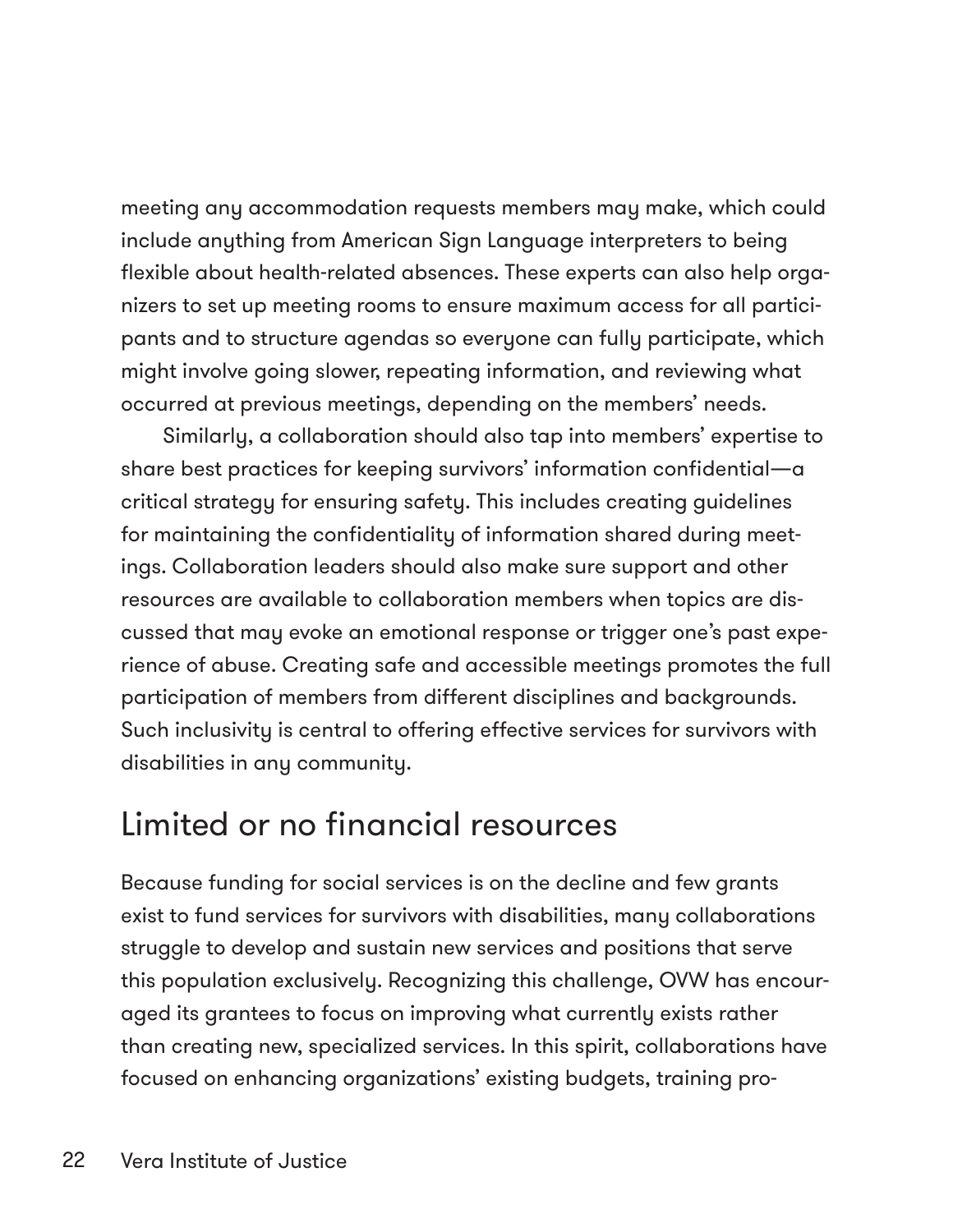grams, policies, and practices to better address disability and violence. They have also worked to better share resources and coordinate services between member organizations. This way, the improvements they have made are not dependent on special funding; they have been integrated into the fabric of organizations and systems, making smarter use of existing resources and ensuring that their changes will be sustainable.

### Why collaborate?

A lthough collaborations aimed at improving systemic responses to survivors with disabilities involve lots of potential obstacles, the collaborations funded by OVW have discovered that many of these can be avoided by preemptive actions that address them before they become insurmountable. Similarly, they have found that the costs of collaboration in time and resources are outweighed by the benefits changes no member group could have accomplished alone.

OVW-funded collaborations have conducted reviews to increase the accessibility and safety of their partner organizations; implemented screening tools in disability organizations to identify survivors; created policies and procedures within victim services to discover and address the accommodation needs of people with disabilities; and launched comprehensive training programs to ensure staff have the necessary knowledge and skills to work at the intersection of violence and disability. They have also developed interagency agreements on confidentiality and information sharing, liaison systems, cross-disciplinary case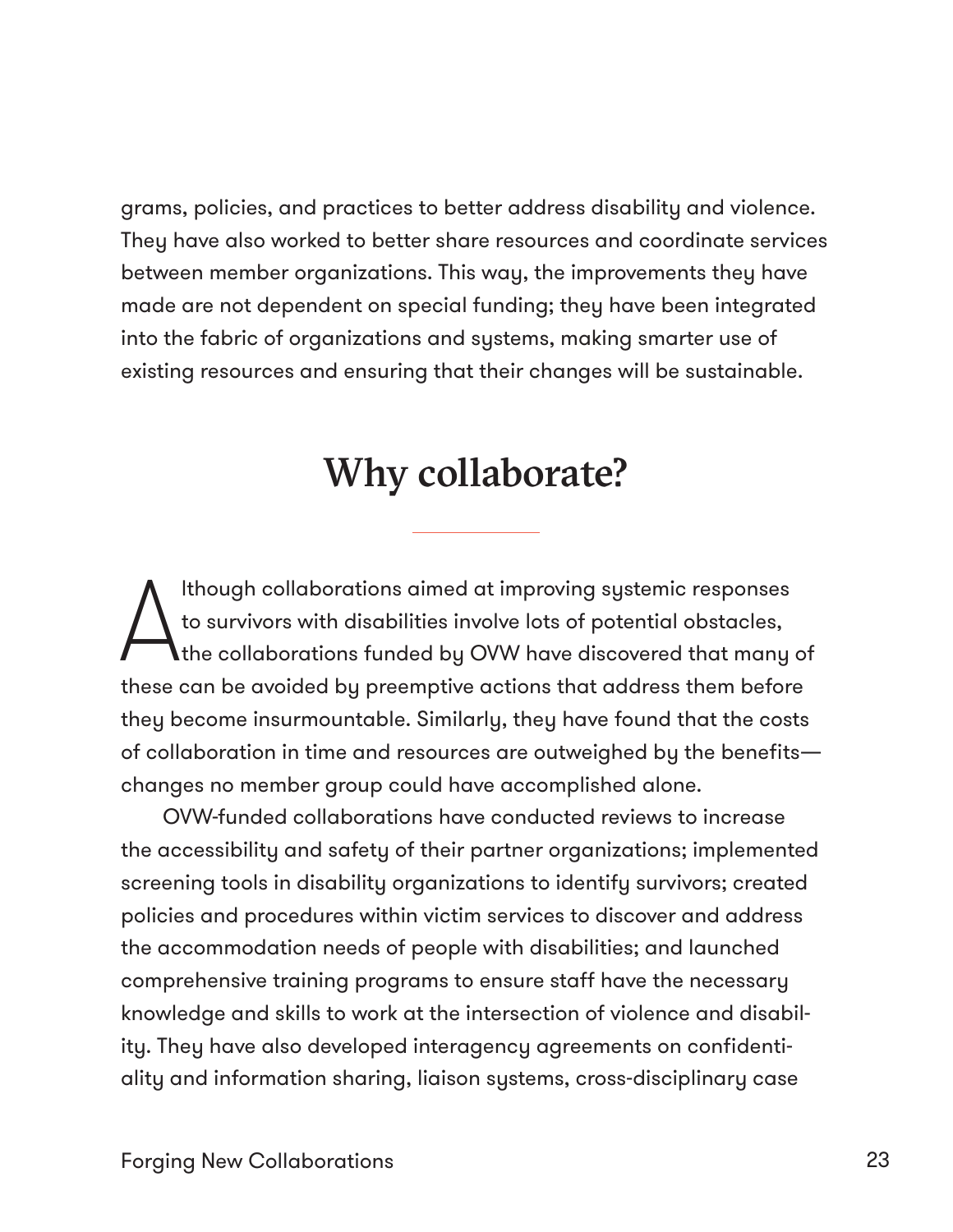reviews, and other models of co-advocacy to enhance the way disability and victim services work together to better serve these survivors.

As a result, in these communities, survivors with disabilities who have historically only encountered barriers when they sought help are now finding support and resources. No matter where they first reach out, they receive immediate crisis intervention and long-term support that is safe, accessible, and responsive to their needs. In addition, the service providers who received OVW collaboration grants feel better equipped to serve this population and supported in their own development. Even in a period of scarce funding, because of a commitment to collaboration, under-resourced organizations across the United States are able to report remarkable achievements that make it possible for survivors with disabilities to get the help that they need.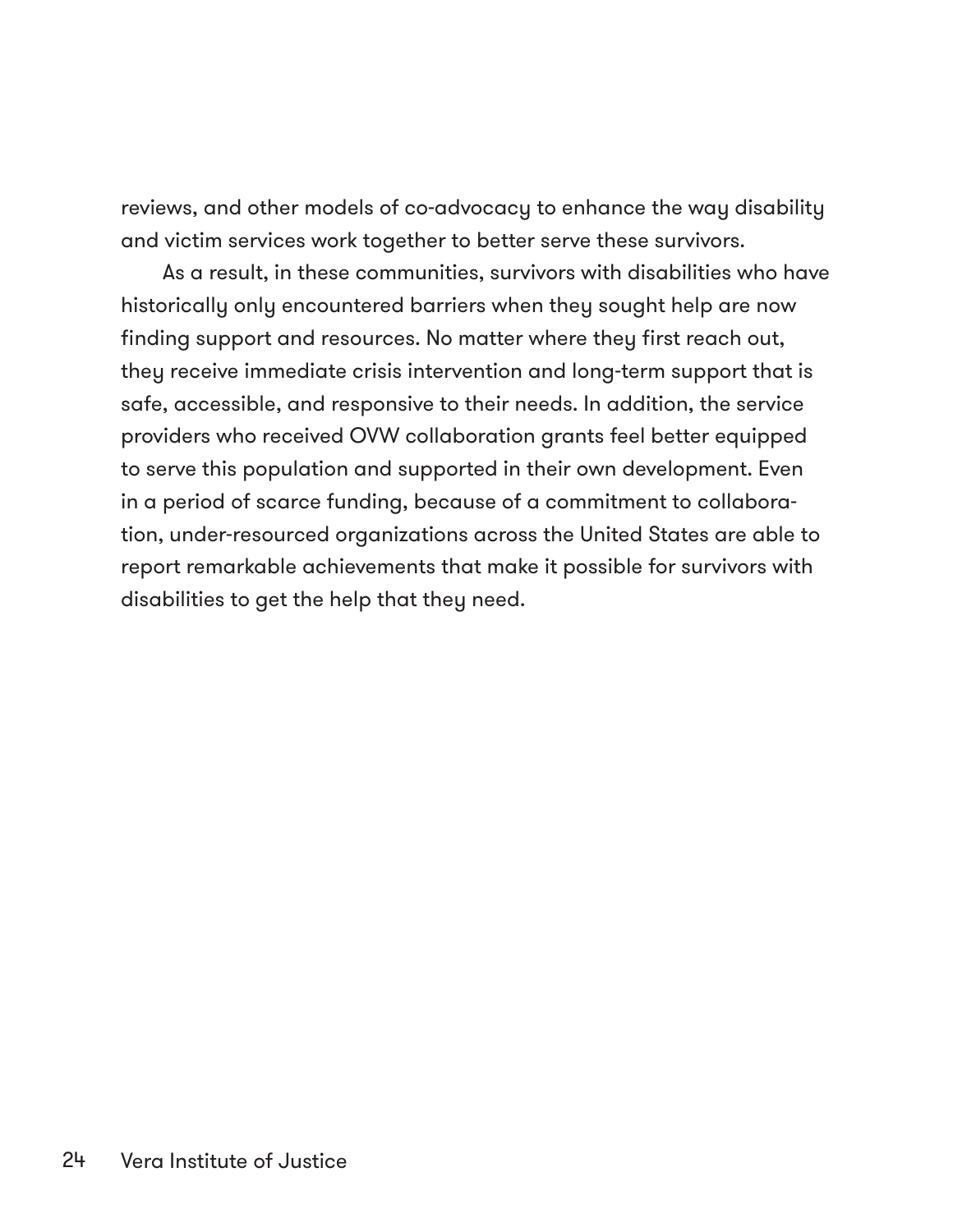# Next steps

Quilding a successful collaboration to address the intersection<br>of violence and disability begins with a dialogue: first within comparency and then among potential community partners. Dialo of violence and disability begins with a dialogue: first within an agency and then among potential community partners. Dialogue within an agency should include an examination of its culture and attitude toward survivors with disabilities as well as some consideration of its accessibility and responsiveness. An agency that wants to reach out to potential community partners might begin by inviting them to tour the agency or to participate in trainings offered there. As the relationship grows, agencies will be increasingly able to bridge the differences in their services, philosophies, and approaches. Eventually, all the potential collaborators can determine if they can commit the time and resources necessary to build a formal process to fill critical gaps in the community's services, thereby improving the lives of survivors with disabilities.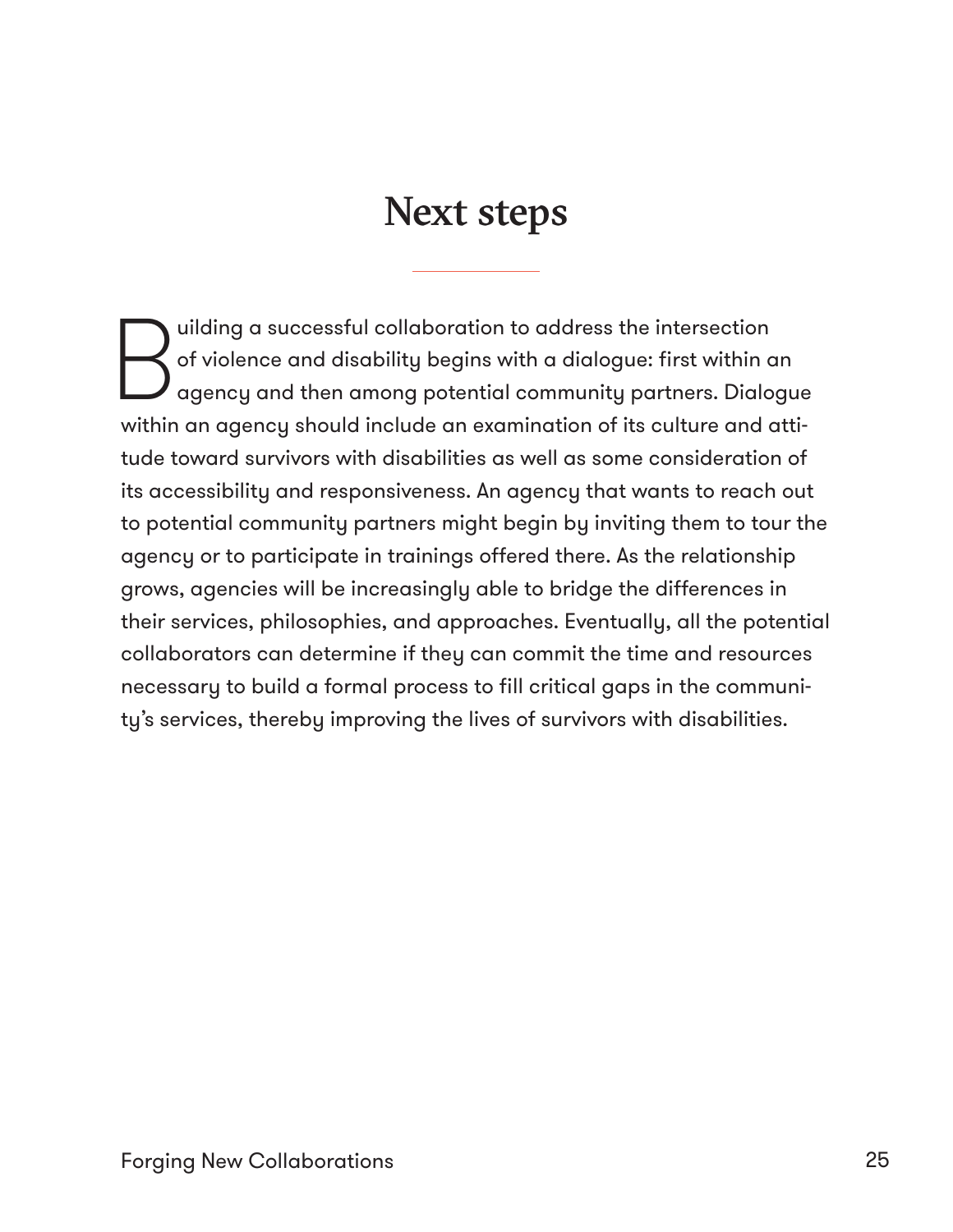#### **Endnotes**

- 1 Maria is a fictitious character whose story is reflective of the plight of victims of sexual abuse with disabilities.
- 2 J. Schaller and J.L. Fieberg, "Issues of abuse for women with disabilities and implications for rehabilitation counseling," Journal of Applied Rehabilitation Counseling 29 no. 2 (1998): 9–17.
- 3 Michael Winer and Karen Ray, Collaboration Handbook: Creating, Sustaining, and Enjoying the Journey (Minnesota: Amherst H. Wilder Foundation, 1994), 24.
- 4 Ibid.
- 5 P.W. Mattessich, M. Murray-Close, and B. Monsey, Collaboration: What Makes It Work 2nd Ed. (St. Paul, MN: Amherst H. Wilder Foundation, 2004).
- 6 D. Sobsey, Violence and Abuse in the Lives of People with Disabilities: The End of Silent Acceptance? (Baltimore, MD: Paul H. Brookes Publishing Co., Inc., 1994).
- 7 I. Johnson and R. Sigler, "Forced Sexual Intercourse Among Intimates," Journal of Interpersonal Violence 15 no. 1(2000). Available at http:// www.wcasa.org/info/factsheets/ disabfact.htm.
- 8 J. Schaller and J.L. Fieberg, "Issues of abuse for women with disabilities and implications for rehabilitation counseling," Journal of Applied Rehabilitation Counseling 29 no. 2 (1998): 9–17.
- 9 D. Sobsey and S. Mansell, "The prevention of sexual abuse and assault. Sexual exploitation of people with disabilities" [Special Issue] Sexuality and Disability 9 (1998): 243–259.
- 10 R. Mishra, "In Attacks on Disabled, Few Verdicts Despite Evidence, Law Enforcement Drops Most Cases," Boston Globe, June 10, 2001. [Online] Available at http://nl.newsbank.com/ nl-search/we/Archieves.
- 11 Office for Victims of Crime (OVC), Promising Practices in Serving Crime Victims with Disabilities.http://www.ojp.usdoj. gov/ovc/publications/infores/ ServingVictimsWithDisabilities\_ bulletin/needsassessment. html#issuesandgaps.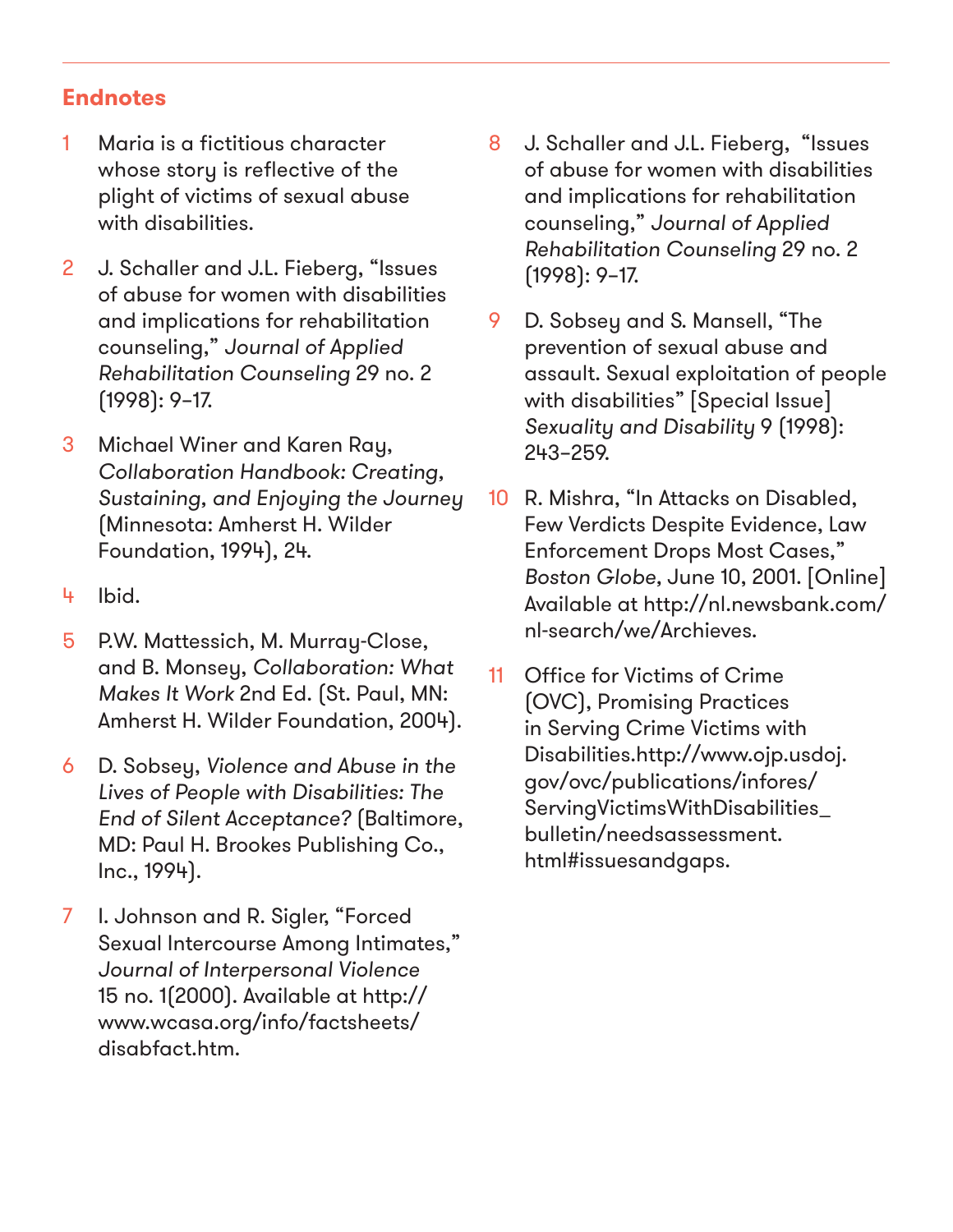#### **Credits**

© Vera Institute of Justice 2011. All rights reserved. An electronic version of this report is posted on Vera's web site at www.vera.org/how-safe.

Edited by Alice Chasan.

The Vera Institute of Justice is a justice reform change agent. Vera produces ideas, analysis, and research that inspire change in the systems people rely upon for safety and justice, and works in close partnership with government and civic leaders to implement it. Vera is currently pursuing core priorities of ending the misuse of jails, transforming conditions of confinement, and ensuring that justice systems more effectively serve America's increasingly diverse communities. For more information, visit www.vera.org.

For more information about this report, contact Nancy Smith, Director, Center on Victimization and Safety, at nsmith@vera.org.

Vera's Center on Victimization and Safety (CVS) works with government and nonprofit organizations to enhance efforts to prevent and address interpersonal violence and related crimes, including domestic violence and sexual assault. The center specializes in fostering cross-disciplinary collaboration and promoting policies and practices that hold abusers accountable, prioritize safety, and also help survivors heal. By combining staff expertise and skills with the practical knowledge of professionals in the field, it provides technical assistance and guidance that is timely, relevant, and reflective of current best practices.

#### **Suggested Citation**

Nancy Smith and Sandra Harrell, Forging New Collaborations: A Guide for Rape Crisis, Domestic Violence, and Disability Organizations. New York: Vera Institute of Justice, 2011.